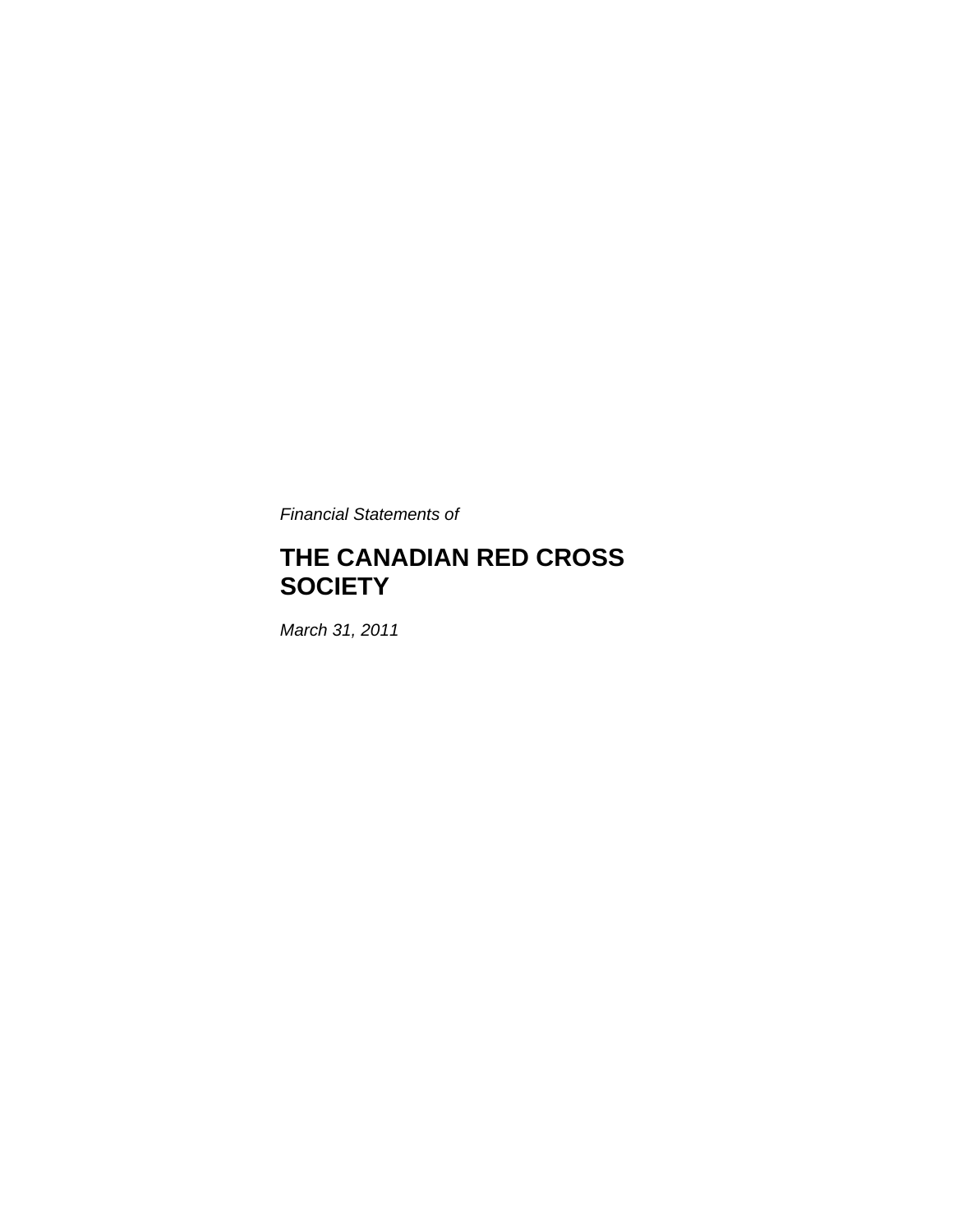# Deloitte.

Deloitte & Touche LLP 800 - 100 Queen Street Ottawa, ON K1P 5T8 Canada

Tel: (613) 236–2442 Fax: (613) 236–2195 www.deloitte.ca

## **Independent Auditor's Report**

To the Board of Governors of The Canadian Red Cross Society

We have audited the accompanying financial statements of the Canadian Red Cross Society, which comprise the statement of financial position as at March 31, 2011 and the statements of operations, changes in net assets and cash flows for the year then ended, and a summary of significant accounting policies and other explanatory information.

#### *Management's Responsibility for the Financial Statements*

Management is responsible for the preparation and fair presentation of these financial statements in accordance with Canadian generally accepted accounting principles, and for such internal control as management determines is necessary to enable the preparation of financial statements that are free from material misstatement, whether due to fraud or error.

#### *Auditor's Responsibility*

Our responsibility is to express an opinion on these financial statements based on our audit. We conducted our audit in accordance with Canadian generally accepted auditing standards. Those standards require that we comply with ethical requirements and plan and perform the audit to obtain reasonable assurance about whether the financial statements are free from material misstatement.

An audit involves performing procedures to obtain audit evidence about the amounts and disclosures in the financial statements. The procedures selected depend on the auditor's judgement, including the assessment of the risks of material misstatement of the financial statements, whether due to fraud or error. In making those risk assessments, the auditor considers internal control relevant to the entity's preparation and fair presentation of the financial statements in order to design audit procedures that are appropriate in the circumstances, but not for the purpose of expressing an opinion on the effectiveness of the entity's internal control. An audit also includes evaluating the appropriateness of accounting policies used and the reasonableness of accounting estimates made by management, as well as evaluating the overall presentation of the financial statements.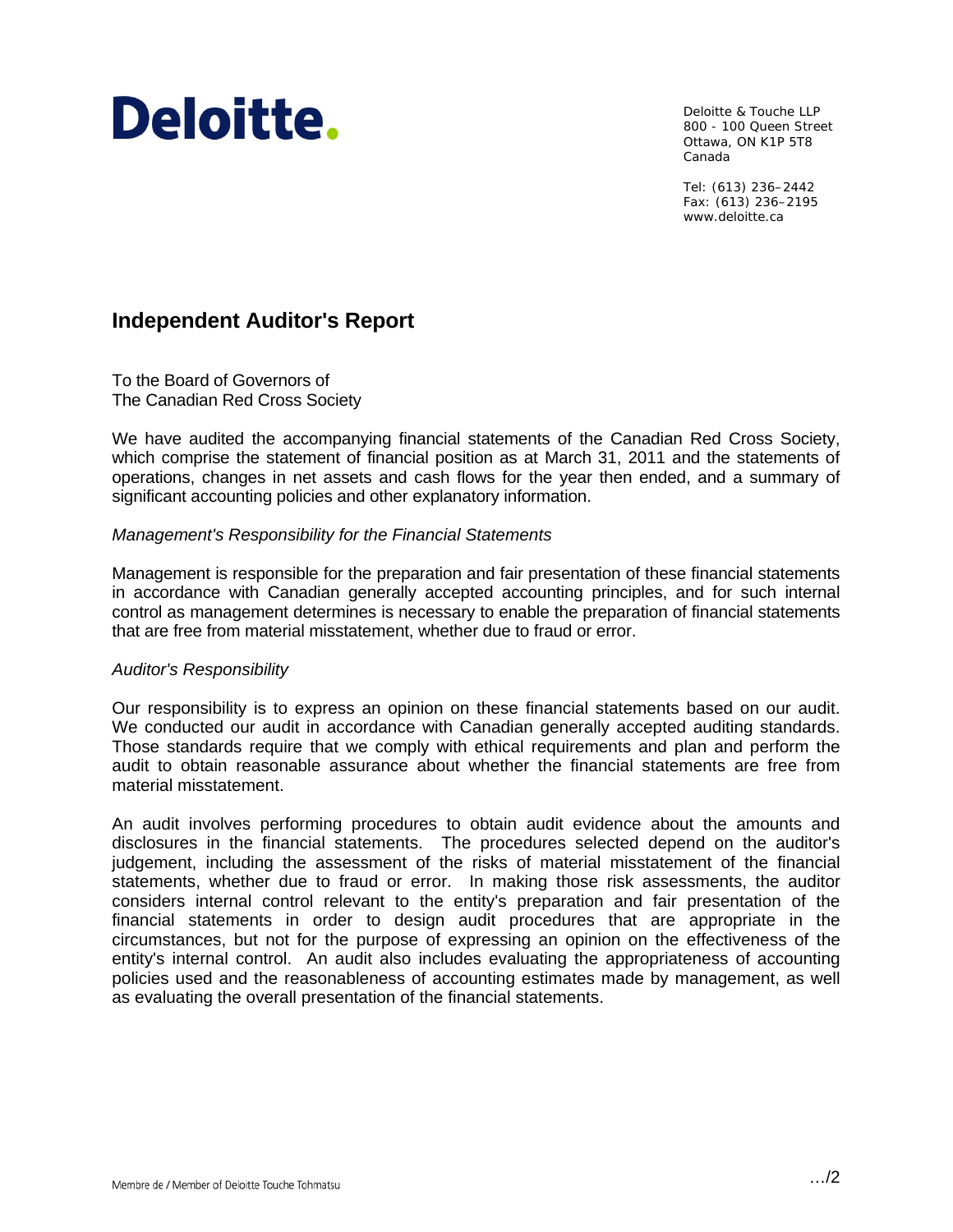## **Independent Auditor's Report (Continued)**

#### *Auditor's Responsibility (Continued)*

We believe that the audit evidence we have obtained is sufficient and appropriate to provide a basis for our audit opinion.

#### *Opinion*

In our opinion, the financial statements present fairly, in all material respects, the financial position of the Canadian Red Cross Society as at March 31, 2011 and the results of its operations and its cash flows for the year then ended in accordance with Canadian generally accepted accounting principles.

Deloitte stouch LLP

Chartered Accountants Licensed Public Accountants

June 11, 2011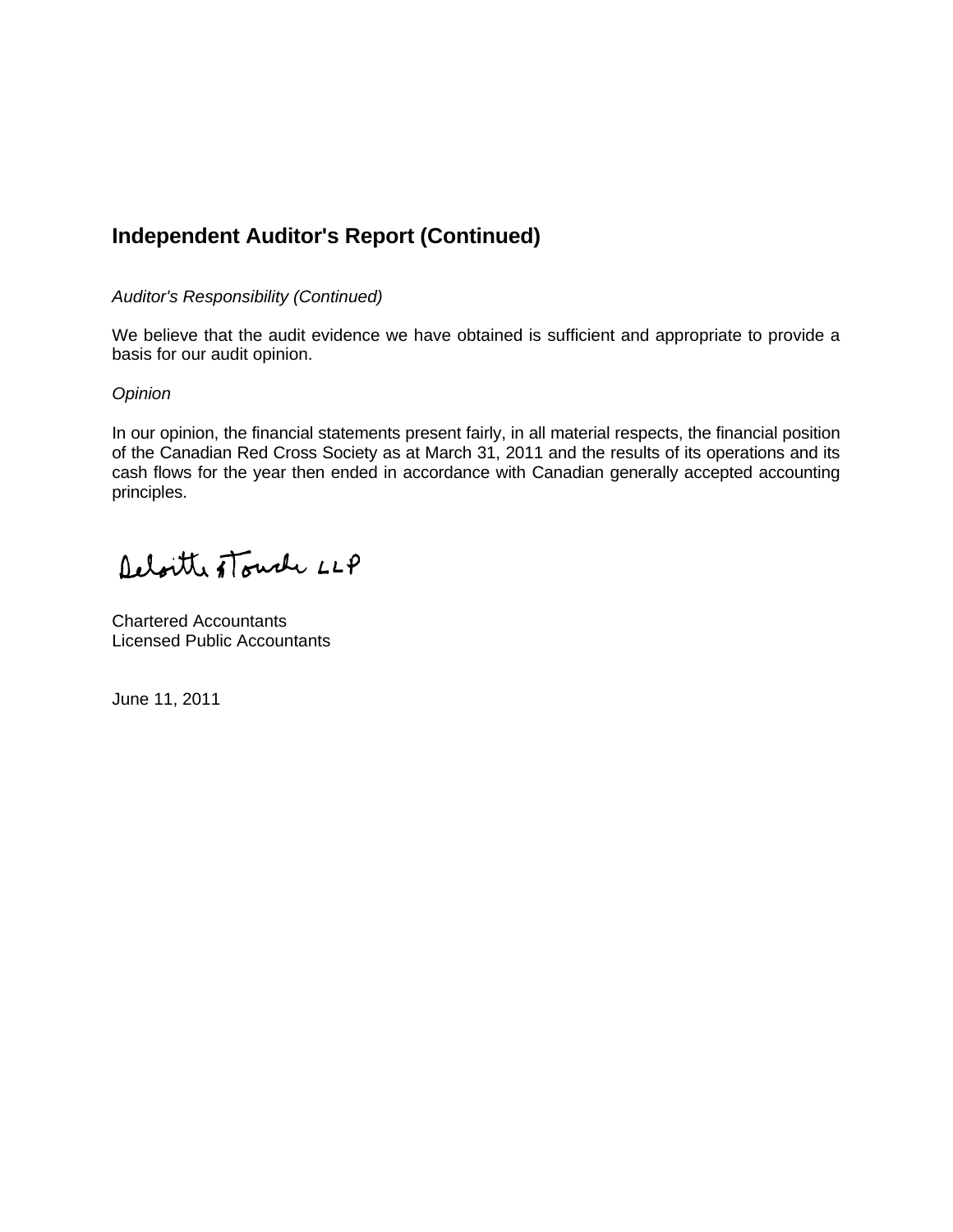## **THE CANADIAN RED CROSS SOCIETY Financial Statements March 31, 2011**

|                                               | PAGE           |
|-----------------------------------------------|----------------|
| <b>Statement of Financial Position</b>        | 1              |
| <b>Statement of Operations</b>                | $\overline{2}$ |
| Statement of Changes in Net Assets            | 3              |
| <b>Statement of Cash Flows</b>                | 4              |
| Notes to the Financial Statements             | $5 - 21$       |
| Schedule A - Detailed Statement of Operations | 22             |
| Schedule B - Statement of Operations by Zone  | 23             |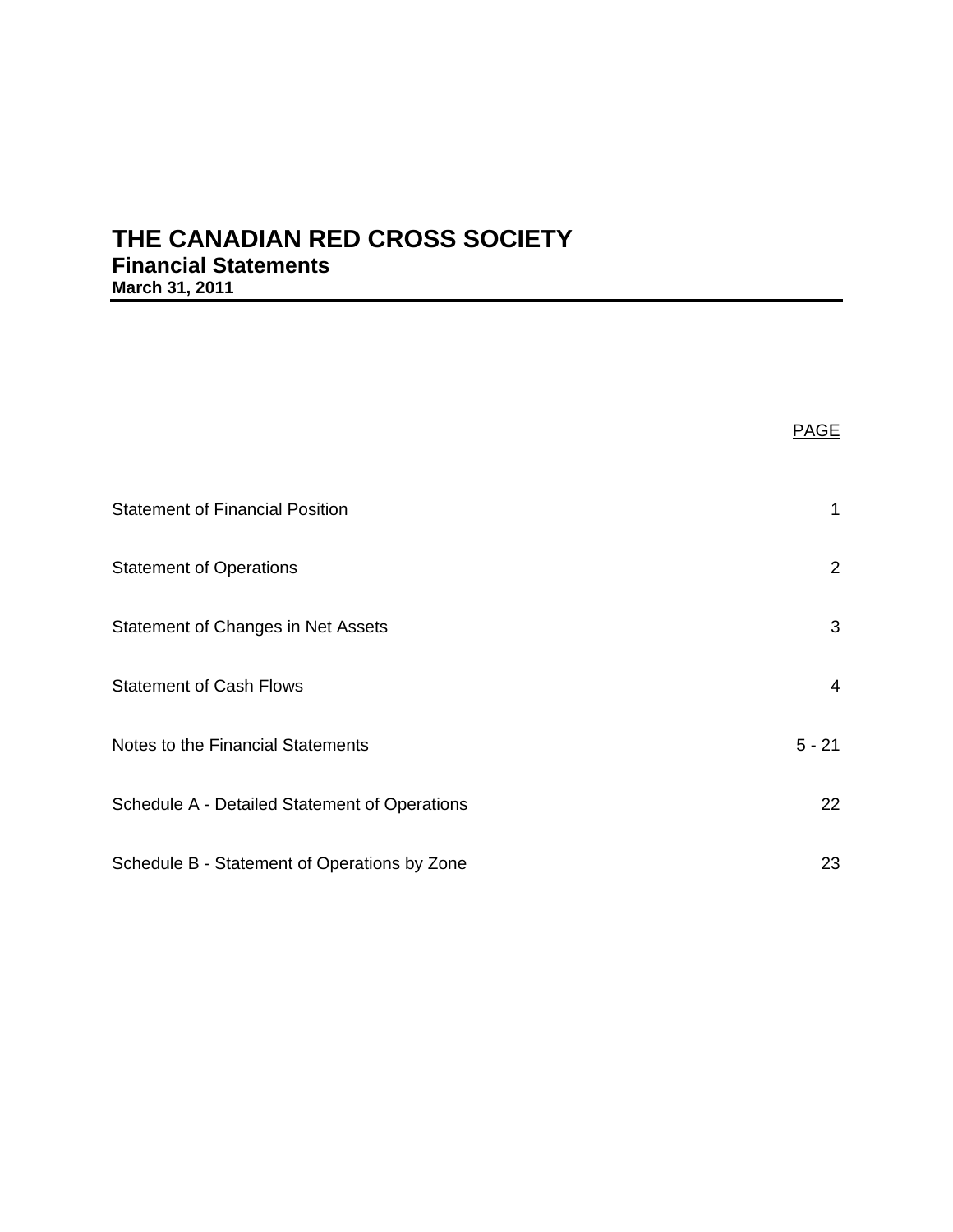#### **Statement of Financial Position**

**as at March 31, 2011**

**(in thousands of dollars)**

|                                                                                                                                                                                    | 2011                                         | 2010                                         |
|------------------------------------------------------------------------------------------------------------------------------------------------------------------------------------|----------------------------------------------|----------------------------------------------|
| <b>CURRENT ASSETS</b>                                                                                                                                                              |                                              |                                              |
| Cash and cash equivalents (Note 4)<br>Accounts receivable - Trade and other<br>Accounts receivable - Tsunami                                                                       | \$<br>109,667<br>21,612                      | \$<br>178,890<br>17,929<br>135               |
| Inventory and prepaid<br>Advances on construction                                                                                                                                  | 9,286<br>1,399                               | 6,215<br>8,918                               |
|                                                                                                                                                                                    | 141,964                                      | 212,087                                      |
| Long-term investments (Note 5)<br>Capital assets (Note 6)<br>Accrued pension benefit asset (Note 9)                                                                                | 165,520<br>47,188<br>6,206                   | 108,529<br>47,791<br>233                     |
| <b>TOTAL ASSETS</b>                                                                                                                                                                | \$<br>360,878                                | \$<br>368,640                                |
| <b>CURRENT LIABILITIES AND NET ASSETS</b>                                                                                                                                          |                                              |                                              |
| Accounts payable and accrued liabilities<br>Deferred revenue - short term (Note 7)                                                                                                 | \$<br>26,573<br>131,972                      | \$<br>22,438<br>150,247                      |
|                                                                                                                                                                                    | 158,545                                      | 172,685                                      |
| Deferred revenue - long-term (Note 7)                                                                                                                                              | 55,474                                       | 53,985                                       |
| Deferred contributions related to capital assets (Note 8)<br>Accrued other benefit plans liability (Note 9)                                                                        | 10,031<br>16,698                             | 10,582<br>16,840                             |
| <b>Total Liabilities</b>                                                                                                                                                           | 240,748                                      | 254,092                                      |
| COMMITMENTS AND GUARANTEES(Notes 14 and 16)                                                                                                                                        |                                              |                                              |
| <b>NET ASSETS</b>                                                                                                                                                                  |                                              |                                              |
| Invested in capital assets<br>Restricted for endowment purposes<br>Internally restricted - General (Note 12)<br>Internally restricted - Tsunami interest (Note 12)<br>Unrestricted | 37,157<br>1,216<br>47,531<br>25,792<br>8,434 | 37,209<br>1,204<br>47,531<br>24,601<br>4,003 |
| <b>Total Net Assets</b>                                                                                                                                                            | 120,130                                      | 114,548                                      |
| TOTAL LIABILITIES AND NET ASSETS                                                                                                                                                   | \$<br>360,878                                | \$<br>368,640                                |
| ON BEHALF OF THE BOARD                                                                                                                                                             |                                              |                                              |

\_\_\_\_\_\_\_\_\_\_\_\_\_\_\_\_\_\_\_\_\_\_\_\_\_\_\_\_\_\_\_\_\_\_\_\_\_\_ President

\_\_\_\_\_\_\_\_\_\_\_\_\_\_\_\_\_\_\_\_\_\_\_\_\_\_\_\_\_\_\_\_\_\_\_\_\_\_ Chair, National Audit and Finance Committee

See accompanying notes to the financial statements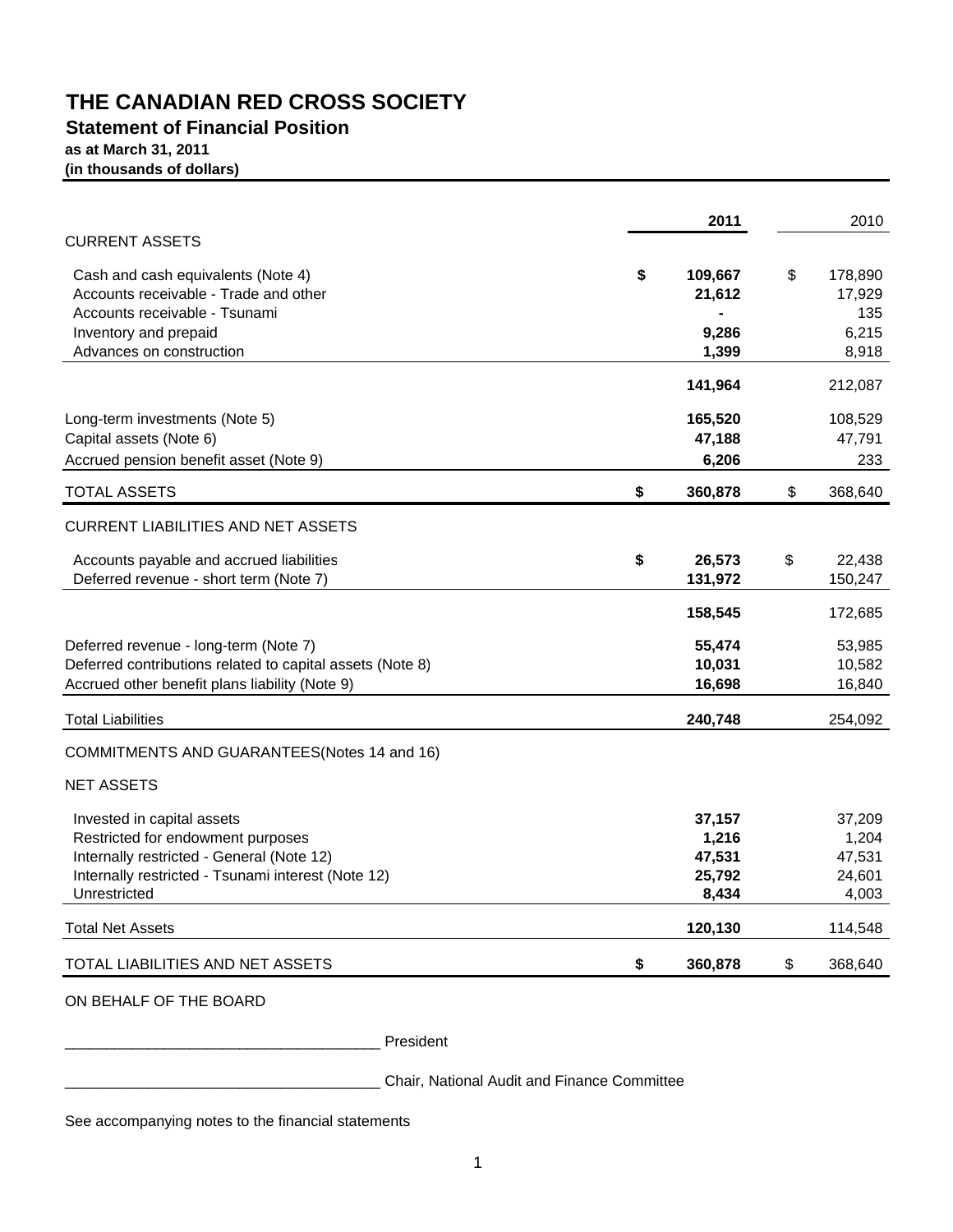## **Statement of Operations**

**year ended March 31, 2011**

**(in thousands of dollars)**

|                                                     | <b>Budget</b><br>2011 | <b>Actual</b><br>2011 | Actual<br>2010  |
|-----------------------------------------------------|-----------------------|-----------------------|-----------------|
|                                                     | (Unaudited)           |                       |                 |
| Revenue                                             |                       |                       |                 |
| <b>Organizational Capacity</b>                      |                       |                       |                 |
| Fundraising General (Note 10)                       | \$<br>44,609          | \$<br>40,414          | \$<br>38,839    |
| Investment income                                   | 5,050                 | 5,412                 | 4,798           |
| Other                                               |                       | 787                   | 7,990           |
|                                                     | 49,659                | 46,613                | 51,627          |
| Core Programs                                       | 266,359               | 365,531               | 306,171         |
| <b>Support Services</b>                             | 5,584                 | 8,180                 | 8,971           |
| <b>Disaster Appeals</b>                             | 493                   | 3,618                 | 4,921           |
| Total revenues                                      | 322,095               | 423,942               | 371,690         |
|                                                     |                       |                       |                 |
| Expenses                                            |                       |                       |                 |
| <b>Organizational Capacity</b>                      |                       |                       |                 |
| Fundraising General (Note 10)<br>Investment expense | 26,413<br>232         | 26,113<br>450         | 22,970<br>1,327 |
| Other                                               | 709                   | 948                   | 1,474           |
|                                                     |                       |                       |                 |
|                                                     | 27,354                | 27,511                | 25,771          |
| Core Programs                                       |                       |                       |                 |
| <b>International Programs</b>                       | 78,172                | 167,832               | 124,187         |
| Disaster Management                                 | 10,511                | 10,880                | 9,483           |
| Health and Injury Prevention                        | 168,339               | 174,777               | 162,335         |
| Program Management and Volunteer Resources          | 4,184                 | 3,961                 | 4,215           |
|                                                     | 261,206               | 357,450               | 300,220         |
|                                                     |                       |                       |                 |
| <b>Support Services</b>                             | 35,414                | 36,726                | 35,893          |
| Reduction in pension valuation allowance (Note 9)   |                       | (5,630)               |                 |
| <b>Disaster Appeals</b>                             | 493                   | 3,618                 | 4,921           |
| Total expenses                                      | 324,467               | 419,675               | 366,805         |
| EXCESS (DEFICIENCY) OF REVENUE                      |                       |                       |                 |
| <b>OVER EXPENSES</b>                                | \$<br>(2, 372)        | \$<br>4,267           | \$<br>4,885     |

See accompanying notes to the financial statements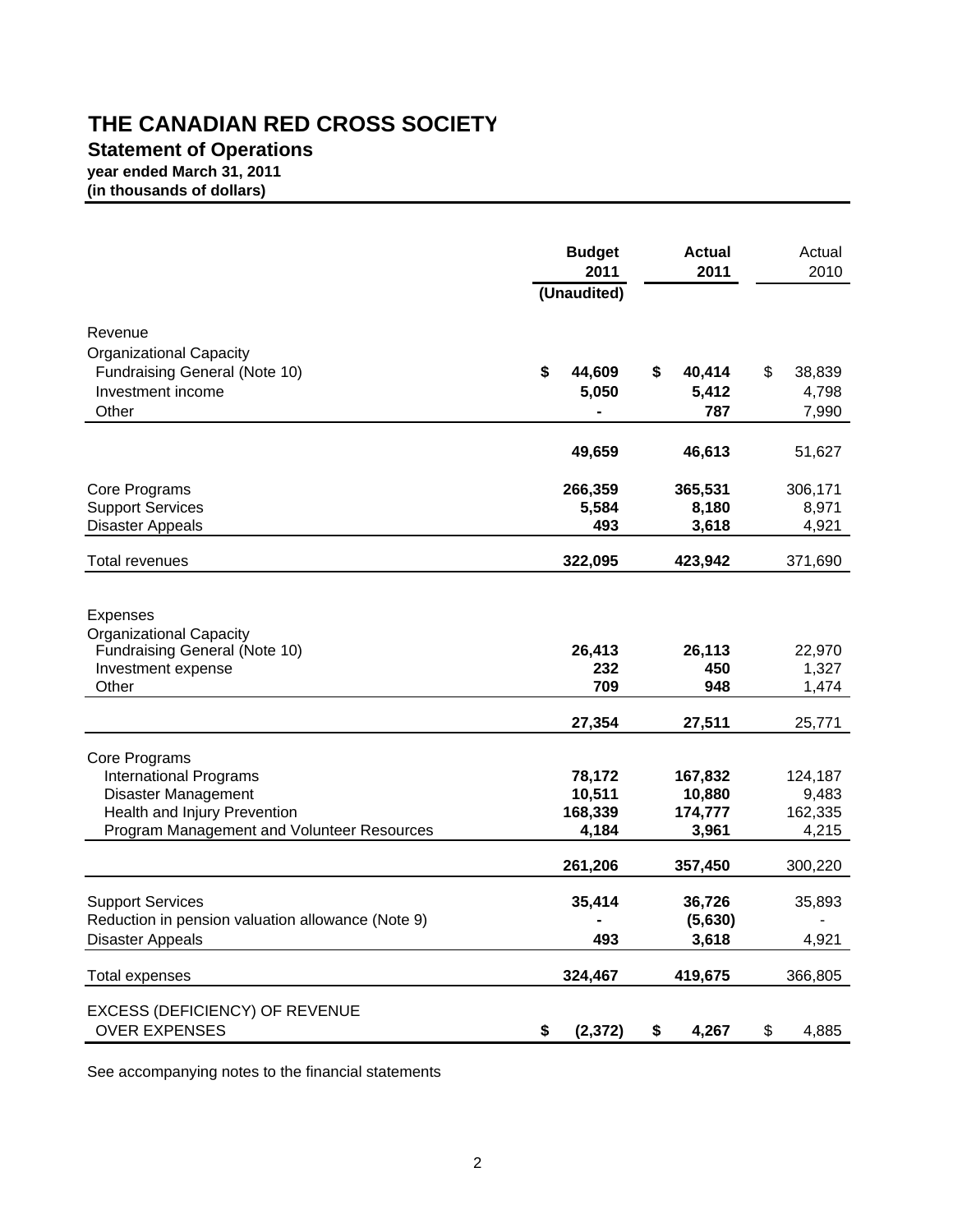#### **Statement of Changes in Net Assets**

**year ended March 31, 2011**

**(in thousands of dollars)**

|                                                                                                                                                                                                                                                                                                                                                                            |    |                               | <b>Restricted for</b> |    |                          |    |              |                                                                | <b>Total</b> |                                                           |
|----------------------------------------------------------------------------------------------------------------------------------------------------------------------------------------------------------------------------------------------------------------------------------------------------------------------------------------------------------------------------|----|-------------------------------|-----------------------|----|--------------------------|----|--------------|----------------------------------------------------------------|--------------|-----------------------------------------------------------|
|                                                                                                                                                                                                                                                                                                                                                                            |    | Invested in<br>capital assets | endowment<br>purposes |    | Internally<br>restricted |    | Unrestricted | 2011                                                           |              | 2010                                                      |
| <b>NET ASSETS, BEGINNING OF YEAR</b>                                                                                                                                                                                                                                                                                                                                       | \$ | 37,209                        | \$<br>1,204           | \$ | 72,132                   | \$ | 4,003        | \$<br>114,548                                                  | \$           | 103,305                                                   |
| Excess of revenue over expenses                                                                                                                                                                                                                                                                                                                                            |    | $\blacksquare$                | $\blacksquare$        |    |                          |    | 4,267        | 4,267                                                          |              | 4,885                                                     |
| Increase in unrealized gains on available-<br>for-sale financial assets                                                                                                                                                                                                                                                                                                    |    |                               | 12                    |    |                          |    | 1,303        | 1,315                                                          |              | 6,358                                                     |
| Investment in capital assets (1)                                                                                                                                                                                                                                                                                                                                           |    | (52)                          |                       |    |                          |    | 52           |                                                                |              |                                                           |
| Internally imposed restrictions                                                                                                                                                                                                                                                                                                                                            |    |                               |                       |    | 1,191                    |    | (1, 191)     |                                                                |              |                                                           |
| <b>NET ASSETS, END OF YEAR</b>                                                                                                                                                                                                                                                                                                                                             | S  | 37,157                        | \$<br>1,216           | S  | 73,323                   | S. | 8,434        | \$<br>120,130                                                  | \$           | 114,548                                                   |
|                                                                                                                                                                                                                                                                                                                                                                            |    |                               |                       |    |                          |    |              |                                                                |              |                                                           |
| $^{(1)}$ Net changes in investment in capital assets is comprised of the following:<br>Amortization of capital assets<br>Amortization of deferred contributions related to capital assets<br>Purchase of capital assets<br>Increase of deferred contributions related to capital assets<br>Proceeds on disposition of capital assets<br>Gain on disposal of capital assets |    |                               |                       |    |                          |    |              | \$<br>(5, 584)<br>2,943<br>5,216<br>(2, 392)<br>(1,015)<br>780 | \$           | (5,705)<br>4,349<br>12,726<br>(2,088)<br>(9,772)<br>7,328 |
|                                                                                                                                                                                                                                                                                                                                                                            |    |                               |                       |    |                          |    |              | \$<br>(52)                                                     | \$           | 6,838                                                     |
| Accumulated unrealized gains on available-<br>-for-sale financial assets                                                                                                                                                                                                                                                                                                   | \$ |                               | \$<br>100             | \$ |                          | \$ | 2,172        | \$<br>2,272                                                    | \$           | 957                                                       |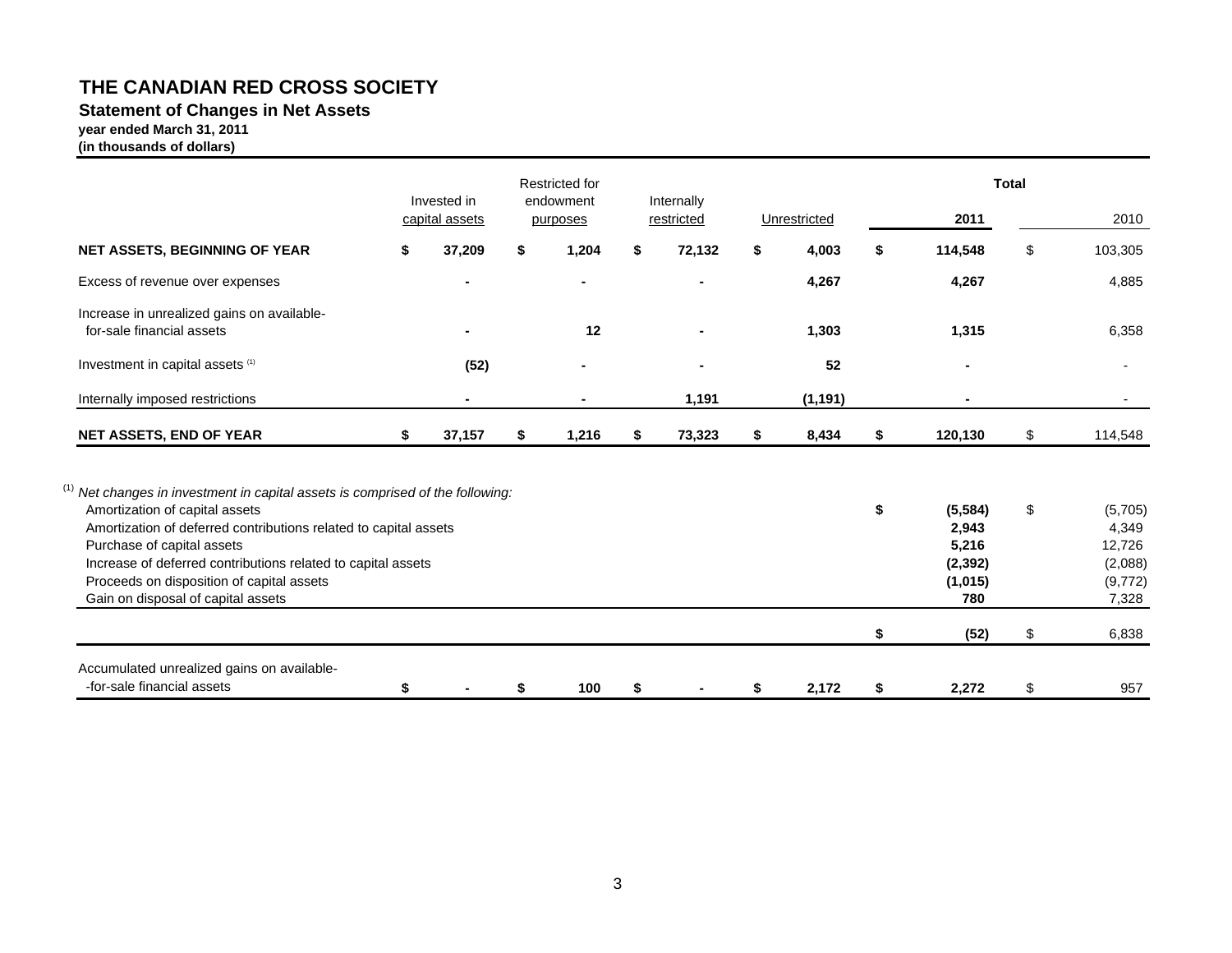## **Statement of Cash Flows**

**year ended March 31, 2011 (in thousands of dollars)**

|                                                                             | 2011               | 2010              |
|-----------------------------------------------------------------------------|--------------------|-------------------|
| NET INFLOW (OUTFLOW) OF CASH<br><b>RELATED TO THE FOLLOWING ACTIVITIES:</b> |                    |                   |
| <b>OPERATING</b>                                                            |                    |                   |
| Excess of revenue over expenses                                             | \$<br>4,267        | \$<br>4,885       |
| Items not affecting cash<br>Decrease in employee future benefits            | (6, 115)           | (160)             |
| Amortization of deferred capital contributions                              | (2, 943)           | (4, 349)          |
| Amortization of capital assets                                              | 5,584              | 5,705             |
| Gain on disposal of capital assets                                          | (780)              | (7, 328)          |
|                                                                             | 13                 | (1, 247)          |
| Changes in non-cash operating working capital items                         |                    |                   |
| Accounts receivable - Trade and other                                       | (3,683)            | 1,259             |
| Accounts receivable - Tsunami                                               | 135                | 7,727             |
| Inventory, prepaid and advances on construction                             | 4,448              | (2,315)           |
| Accounts payable and accrued liabilities<br>Deferred revenue                | 4,135<br>(16, 786) | (3,799)<br>77,522 |
|                                                                             |                    |                   |
|                                                                             | (11, 738)          | 79,147            |
| <b>INVESTING</b>                                                            |                    |                   |
| Additions to long-term investments                                          | (55, 676)          | (4,088)           |
| Additions to capital assets                                                 | (5,216)            | (12, 726)         |
|                                                                             | (60, 892)          | (16, 814)         |
| <b>FINANCING</b>                                                            |                    |                   |
| Deferred contributions related to capital assets                            | 2,392              | 2,088             |
| Proceeds on disposition of capital assets                                   | 1,015              | 9,772             |
|                                                                             | 3,407              | 11,860            |
| Net cash inflow (outflow)                                                   | (69, 223)          | 74,193            |
| Cash and cash equivalents, beginning of year                                | 178,890            | 104,697           |
| Cash and cash equivalents, end of year                                      | \$<br>109,667      | \$<br>178,890     |
|                                                                             |                    |                   |
| Represented by:<br>Unrestricted                                             | \$<br>3,090        | \$<br>13,489      |
| <b>Externally restricted</b>                                                | 86,144             | 150,191           |
| Internally restricted                                                       | 20,433             | 15,210            |
|                                                                             | \$<br>109,667      | \$<br>178,890     |

See accompanying notes to the financial statements 4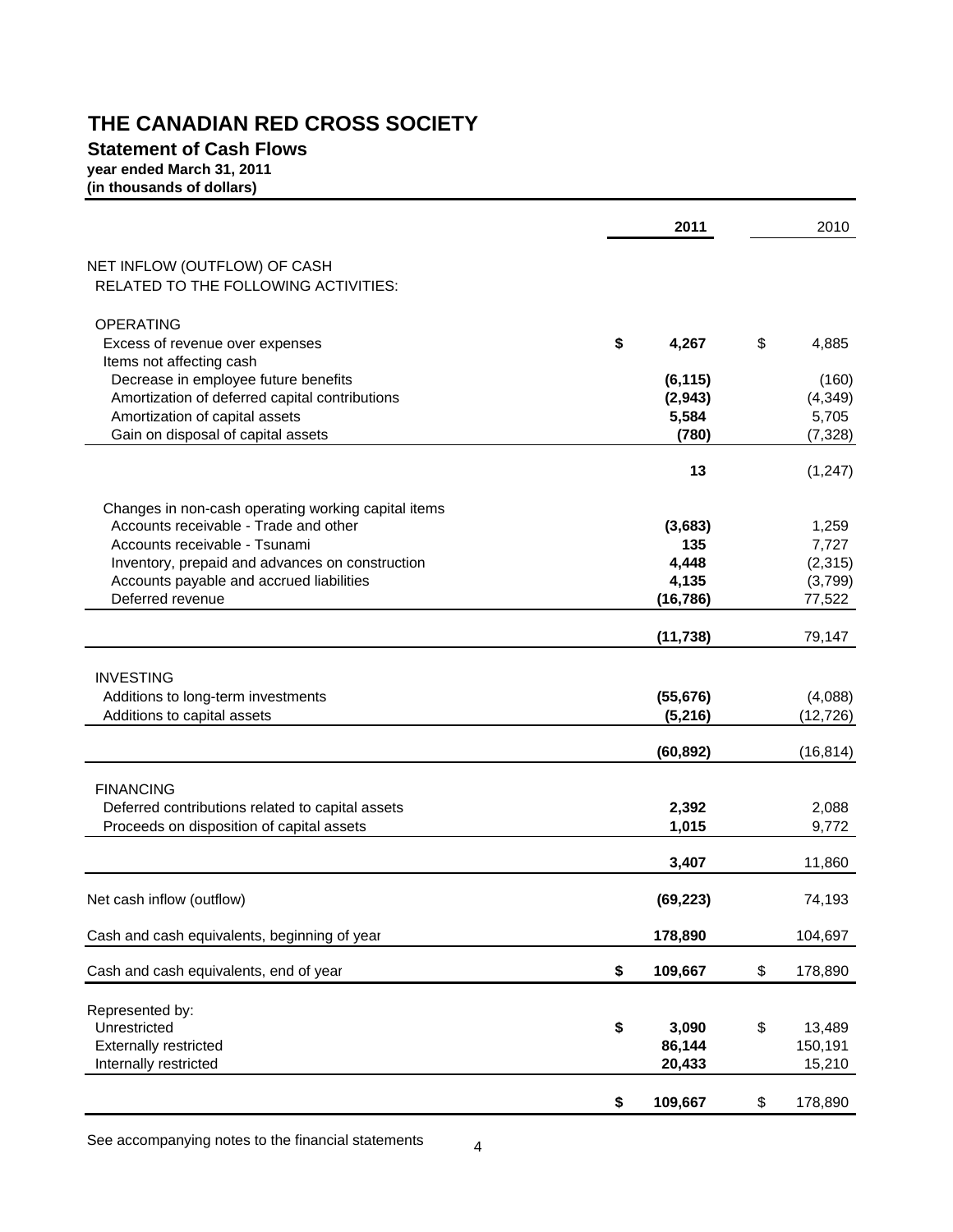#### **1. Purpose of the Organization**

The Canadian Red Cross Society (the "Society") is a not-for-profit volunteer-based humanitarian organization dedicated to helping people in Canada and around the world with situations that threaten their survival and safety, their security and well-being, or their human dignity. The Society relies on continuing support from various levels of governments, corporations and fundraising from other donors.

The Society, which is incorporated without share capital under the laws of Canada, is a registered Canadian charity and, as such, is exempt from income taxes.

#### **2. Significant Accounting Policies**

The financial statements have been prepared in accordance with Canadian generally accepted accounting principles (GAAP) for not-for-profit organizations and include the following significant accounting policies:

#### *Basis of presentation*

The financial statements of the Society reflect the assets, liabilities, revenues and expenses of the operations of the Society including, the International Program, the four geographic Zones representing Canada's regions and the National Office (referred to as the "Zones"). Schedule B provides a detailed summary of revenue and expenses by Zone.

The Organizational Capacity and Core Programs reflect the net contribution before considering the Society's common management and administration expenses. Schedule A provides a detailed summary of the fundraising and program contributions before Society common management and administration costs and expenses.

#### *Revenue recognition*

The Society receives donations from annual fundraising campaigns for operating purposes and from special campaigns for disaster relief programs in Canada and various foreign countries.

The Society follows the deferral method of accounting.

Unrestricted donations are recognized as revenue when received. Restricted donations, other than endowments, are deferred and recognized as revenue in the year in which the related expenses are recognized. Other revenues are recognized when the goods or services have been rendered.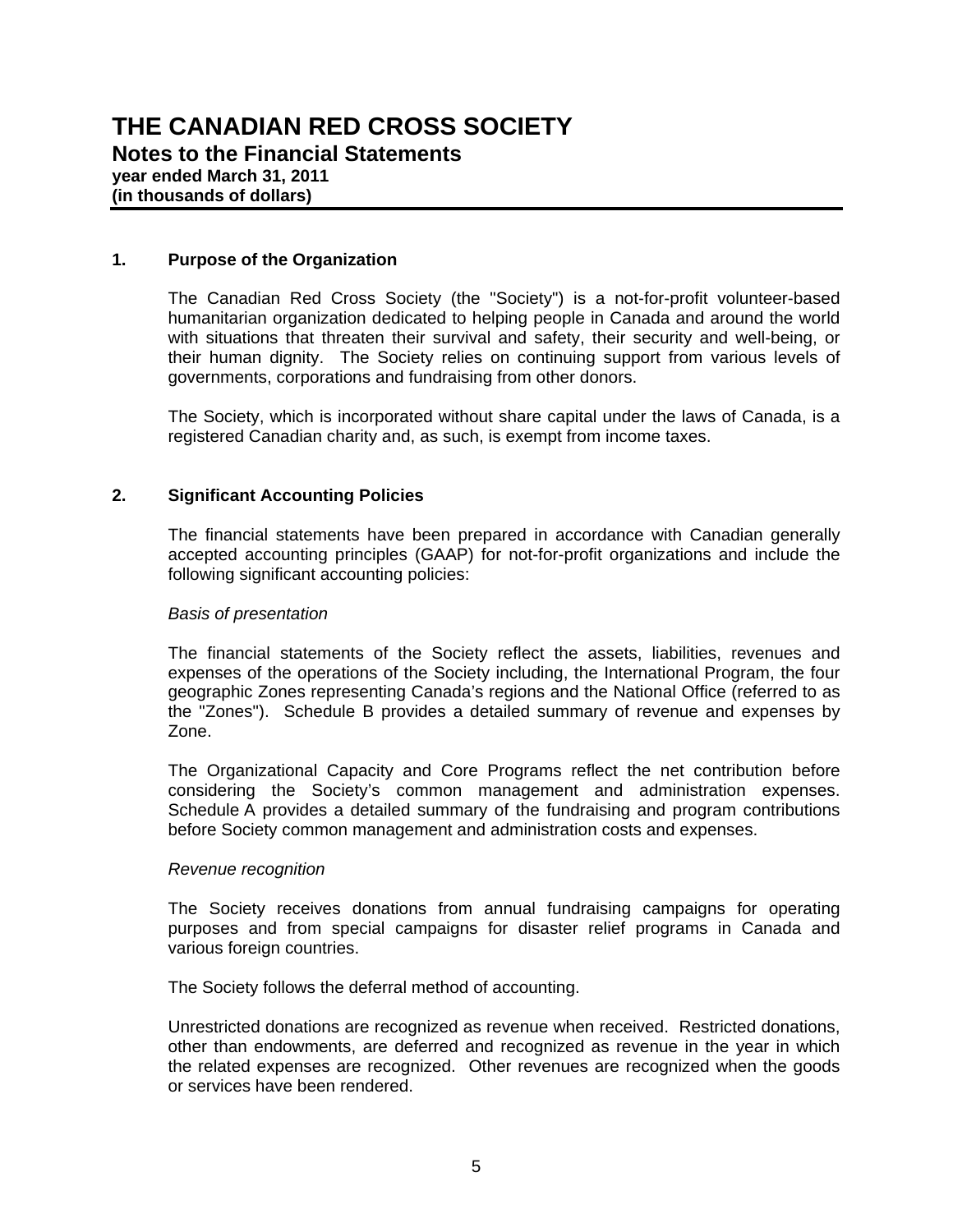*Revenue recognition (Continued)* 

Externally restricted donations used to purchase depreciable capital assets are deferred and amortized over the life of the related capital asset. Externally restricted contributions used to purchase land are recorded as a direct increase in the net assets invested in capital assets. Externally restricted contributions that have not been expended are recorded as deferred revenue on the Statement of Financial Position.

The Society restricts the use of portions of its unrestricted net assets for specific future uses. When incurred, related expenses are charged to operations and the balance of internally restricted net assets is reduced accordingly.

Endowment contributions are recognized as direct increases in net assets restricted for endowment purposes.

The fair value of donated capital assets is deferred and amortized to income on the same basis as the related depreciable capital assets are amortized.

Investment income (expense) includes dividend and interest income, realized investment gains and losses, and where applicable, charges for other than temporary impairment of investments. Dividend and interest income as well as realized gains and losses have been recorded directly in the Statement of Operations. Unrealized gains and losses on available-for-sale financial assets are recorded on the Statement of Changes in Net Assets or deferred contributions as appropriate, until the asset is removed from the Statement of Financial Position. Unrealized gains and losses on held-for-trading financial assets are included in investment income and recognized as revenue in the Statement of Operations, deferred or reported directly in the Statement of Changes in Net Assets, depending on the nature of any external restrictions imposed on the investment income.

Restricted investment income is recognized as revenue in the year in which the related expenses are incurred. Unrestricted investment income is recognized as revenue when earned.

#### *Cash and cash equivalents*

Cash and cash equivalents represent externally restricted, internally restricted and unrestricted cash and equivalents and mature within three months.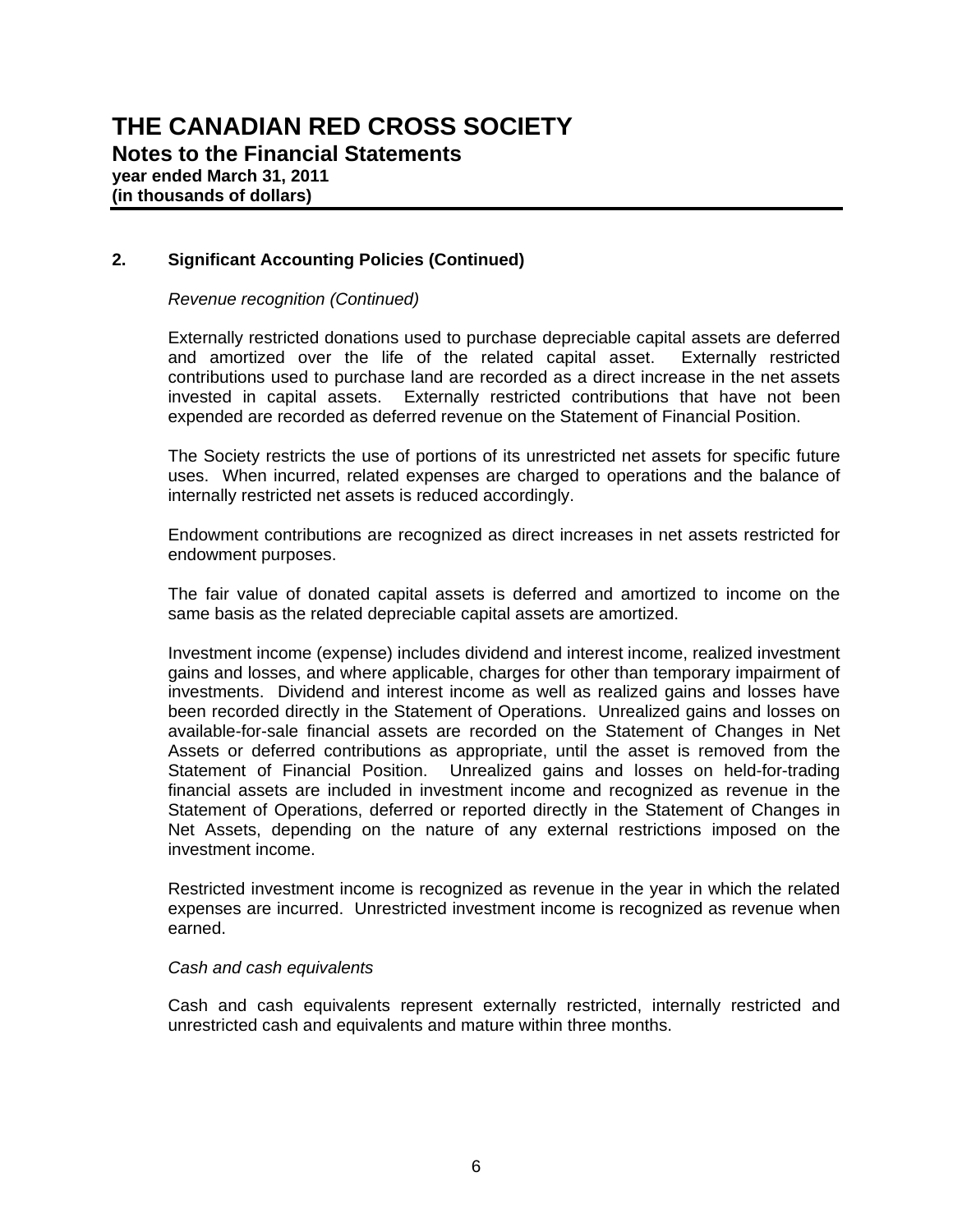## **THE CANADIAN RED CROSS SOCIETY Notes to the Financial Statements year ended March 31, 2011 (in thousands of dollars)**

#### **2. Significant Accounting Policies (Continued)**

#### *Cash and cash equivalents (Continued)*

Externally restricted cash and cash equivalents are restricted for specified purposes and are not available for the Society's general operations.

Internally restricted cash represents money set aside to fund specific activities identified by management and approved by the Board of Governors. The funds are not available for the Society's general operations.

Unrestricted cash represents funds available for the Society's general operations.

#### *Donated services*

The Society benefits greatly from donated services in the form of volunteer work for various activities. The value of donated services is not recognized in the financial statements because of the difficulty of measurement.

#### *Inventory*

Inventory includes current materials and supplies necessary for the conduct of the Society's operations. Inventory is valued at the lower of cost and replacement value using the moving average method.

#### *Capital assets*

Purchased capital assets are recorded at cost. Contributed capital assets are recorded at estimated fair value at the date of contribution. Amortization is provided on a straightline basis over the estimated useful lives as follows:

| <b>Buildings</b>                           | 20 to 40 years |
|--------------------------------------------|----------------|
| Furniture, office and healthcare equipment | 3 to 5 years   |
| <b>Vehicles</b>                            | 2 to 5 years   |
| Computer hardware and software             | 2 to 3 years   |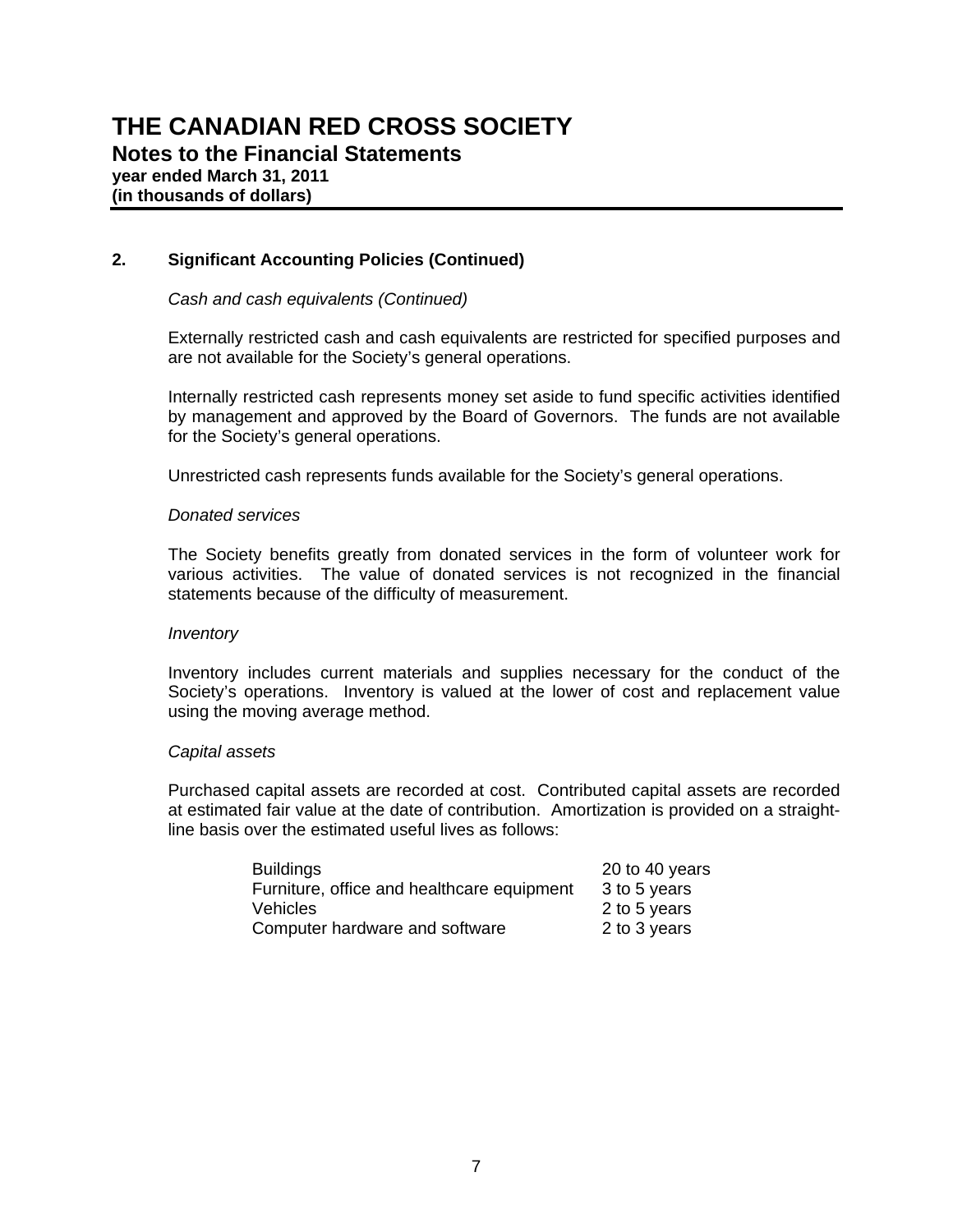#### *Post-retirement benefits*

The cost of post-retirement benefits earned by employees is actuarially determined using the projected benefit method prorated on service and management's best estimate of discount rate, retirement ages of employees and expected health care costs. Plan obligations are discounted using current market interest rates and plan assets are presented at fair market value. The Society amortizes past service costs and cumulative unrecognized net actuarial gains and losses, in excess of 10% of the greater of the projected benefit obligation or the market-related value of plan assets, over the expected average remaining service lifetime (EARSL) of the active employee group covered by the plans. The EARSL has been determined to be 17.5 years for the pension defined benefit plan and 16 years for the other benefit plans. The Society measures its accrued benefits obligations for accounting purposes as at March 31 of each year.

#### *Use of estimates*

The preparation of these financial statements in conformity with Canadian GAAP for notfor-profit organizations requires management to make estimates and assumptions that affect the amounts reported in the financial statements and the accompanying notes. In the opinion of management, these financial statements reflect, within reasonable limits of materiality, all adjustments necessary to present fairly the results for the years presented. Actual results could differ from these estimates. Assumptions are used in estimating the collectibility of accounts receivable, inventory reserves, useful life of capital assets, accrued liabilities, accrued other benefit plan liabilities and commitments.

#### *Classification of financial instruments*

All financial instruments reported on the Statement of Financial Position of the Society are classified as follows:

#### Classification:

Cash Held-for-trading Cash equivalents **Cash equivalents** Available-for-sale Accounts receivable **Accounts** receivable **Loans** and receivables Long-term investments Available-for-sale Accounts payable and accrued liabilities **Accounts** Other liabilities **Other liabilities**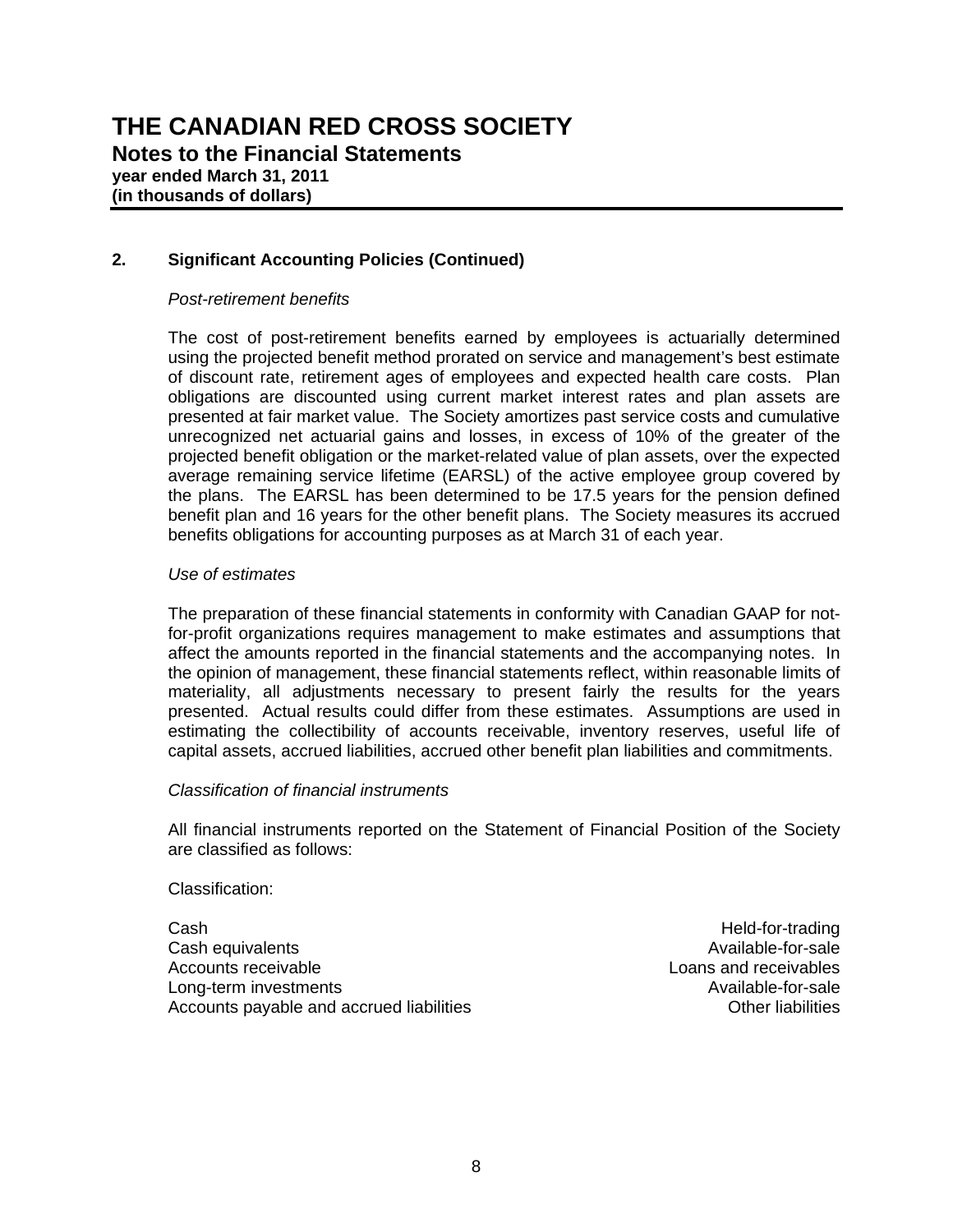#### *Held-for-trading*

These financial assets are measured at fair value at the Statement of Financial Position date. Fair value fluctuations including interest earned, interest accrued, gains and losses realized on disposal and unrealized gains and losses are included in investment income.

#### *Available-for-sale*

These financial assets are carried at fair value with unrealized gains and losses included in accumulated unrealized gains and losses in the Statement of Changes in Net Assets until realized when the cumulative gains or losses are transferred to revenue or expense.

#### *Loans and receivables*

These financial assets are initially measured at fair value and thereafter are measured at amortized cost using the effective interest method, less any impairment.

#### *Other liabilities*

These financial liabilities are recorded at amortized cost using the effective interest method.

#### *Allocation of expenses*

The Society incurs a number of general support expenses that are common to the administration of the Organization and its programs.

Corporate governance and general management expenses are not allocated and are accounted for in Support Services. Other general support expenses that relate directly to the programs are accounted for in Program Management.

Fund Development expenses are not allocated and are accounted for directly in the Fund Development line of the Society's financial statements.

Facilities are the only expense of which part is allocated directly to the program. The allocation is based on revenue stream. If a building is directly related to one program and that revenue stream is prevalent, the total cost of that building will be allocated to that program. Those facilities that are common to the administration of the Society and its programs are recorded under the Rental and Facilities line in Schedule A of the Financial Statements.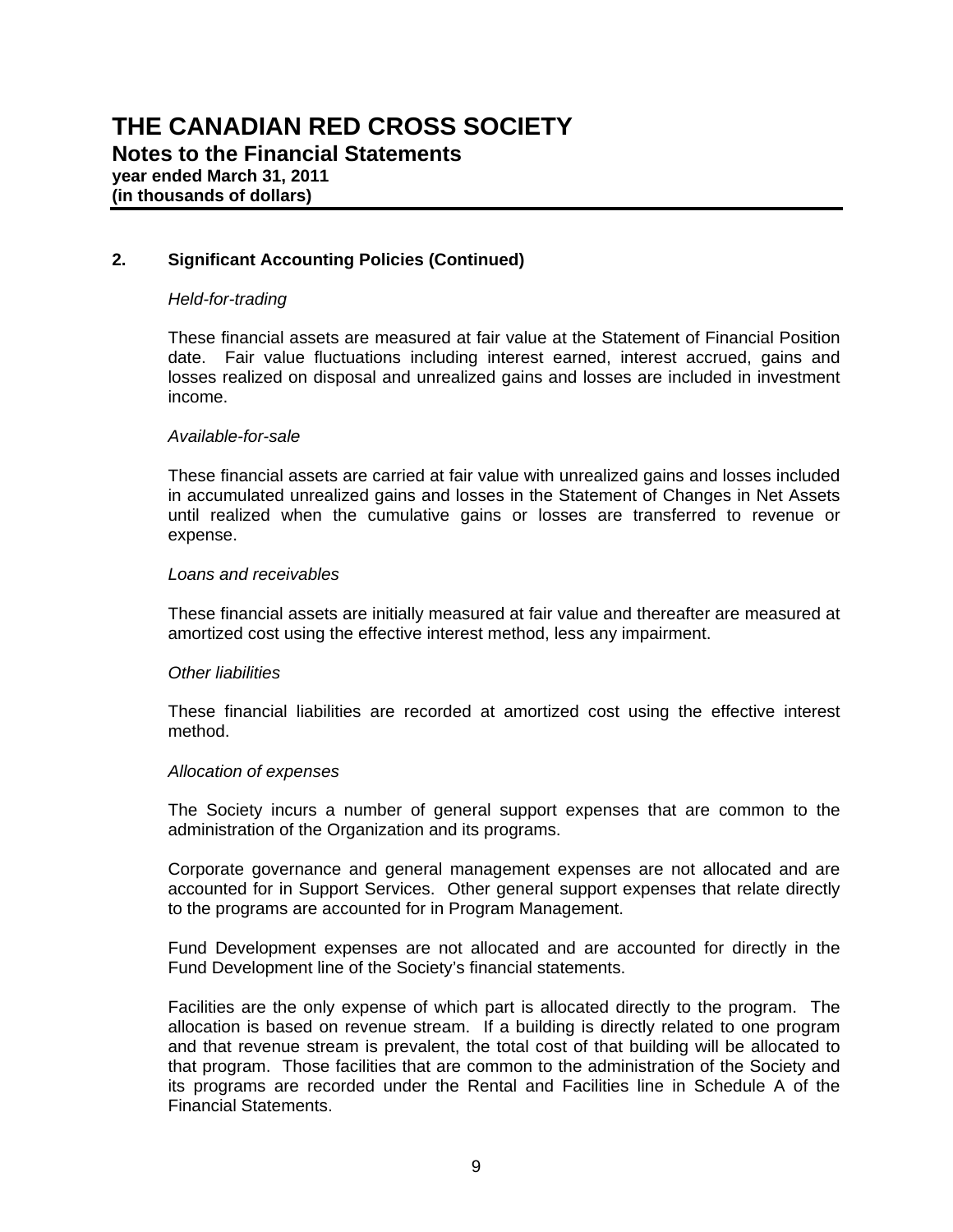*Future accounting changes* 

*New accounting framework* 

The Canadian Institute of Chartered Accountants (CICA) has issued a new accounting framework applicable to not-for-profit organizations. Effective for fiscal years that commences on or after December 21, 2011, not-for-profit organizations will have to choose between International Financial Reporting Standards (IFRSs) and GAAP for notfor-profit organizations, whichever suits them best. Early adoption of these standards is permitted. The Society currently plans to adopt the new accounting standards for notfor-profit organizations for its fiscal year beginning on April 1, 2012. The impact of this transition has not yet been determined.

#### **3. Capital Management**

The Society's objectives in managing capital are:

- a) to ensure that sufficient financial resources are in place to deliver on the priorities set by the Board of Governors during its annual strategic plan review;
- b) to maintain a minimum reserve in Internally Restricted Fund of \$43.5 million to ensure the capability of operations in the event of unexpected events;
- c) to invest funds in financial instruments permitted under the Society's Statement of Investment Policies and Procedures; and
- d) to manage grants and donations with external restrictions that comply with the conditions for using these financial resources.

The Society monitors its capital by reviewing various financial metrics, including cash flows and variances to forecasts and budgets.

Capital management objectives, policies and procedures are unchanged since the preceding year.

The Society has complied with all the capital requirements, including the requirements respecting the external restrictions.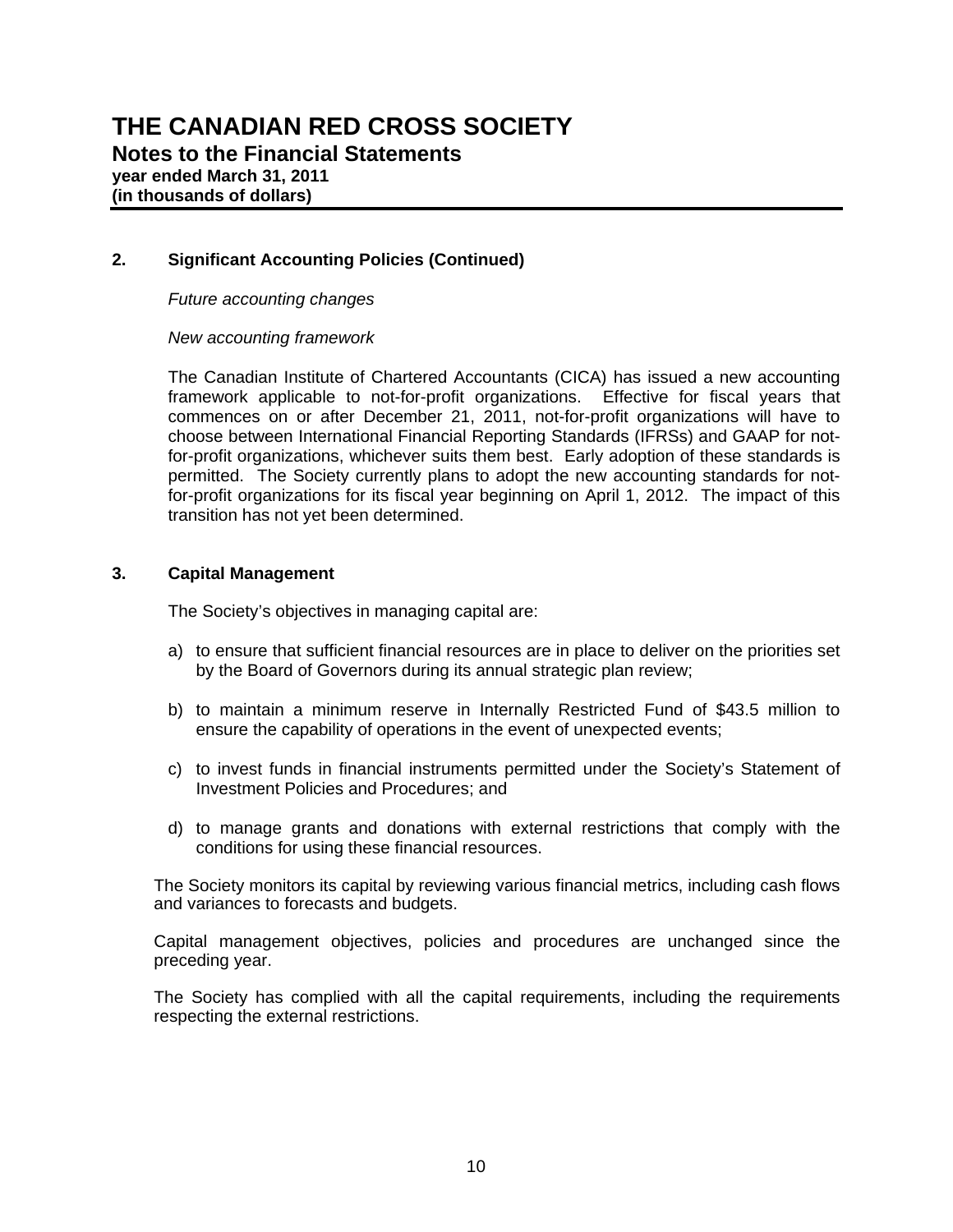**Notes to the Financial Statements**

**year ended March 31, 2011**

**(in thousands of dollars)**

#### **4. Cash and cash equivalents**

|                                           | 2011        |             |             | 2010        |
|-------------------------------------------|-------------|-------------|-------------|-------------|
|                                           |             | Fair        |             | Fair        |
|                                           | <b>Cost</b> | Value       | <b>Cost</b> | Value       |
| Cash                                      |             |             |             |             |
| Unrestricted                              | \$<br>2,545 | \$<br>2,545 | \$<br>3,588 | \$<br>3,588 |
| <b>Externally restricted - General</b>    | 23,485      | 23,485      | 5,131       | 5,131       |
| Externally restricted - Haiti             | 1,707       | 1,707       | 123,719     | 123,719     |
| Externally restricted - Tsunami           | 806         | 806         | 961         | 961         |
| Internally restricted - General           | 12,477      | 12,477      | 251         | 251         |
| <b>Total Cash</b>                         | 41,020      | 41,020      | 133,650     | 133,650     |
|                                           |             |             |             |             |
| <b>Cash Equivalents</b>                   |             |             |             |             |
| Unrestricted                              | 545         | 545         | 9,902       | 9,901       |
| <b>Externally restricted - General</b>    | 11,542      | 11,542      |             |             |
| Externally restricted - Haiti             | 36,320      | 36,320      |             |             |
| Externally restricted - Tsunami           | 12,284      | 12,284      | 20,380      | 20,380      |
| Internally restricted - General           | 1,045       | 1,047       | 2,906       | 2,906       |
| Internally restricted - Tsunami           | 6,909       | 6,909       | 12,053      | 12,053      |
|                                           |             |             |             |             |
| <b>Total cash equivalents</b>             | 68,645      | 68,647      | 45,241      | 45,240      |
|                                           |             |             |             |             |
| <b>Total cash and</b><br>cash equivalents | \$109,665   | \$109,667   | \$178,891   | \$178,890   |

#### **5. Investments**

|                                             | 2011                             |                                 |                           | 2010                           |
|---------------------------------------------|----------------------------------|---------------------------------|---------------------------|--------------------------------|
|                                             | <u>Cost</u>                      | Fair<br>Value                   | <u>Cost</u>               | Fair<br>Value                  |
| Notes and GIC's<br>Fixed income<br>Equities | 6,862<br>\$<br>146,205<br>10,183 | 7,067<br>5<br>146,410<br>12,043 | 4,922<br>89,621<br>13,028 | 5,097<br>S<br>89,405<br>14,027 |
| Total                                       | \$163,250                        | \$165,520                       | \$107,571                 | \$108,529                      |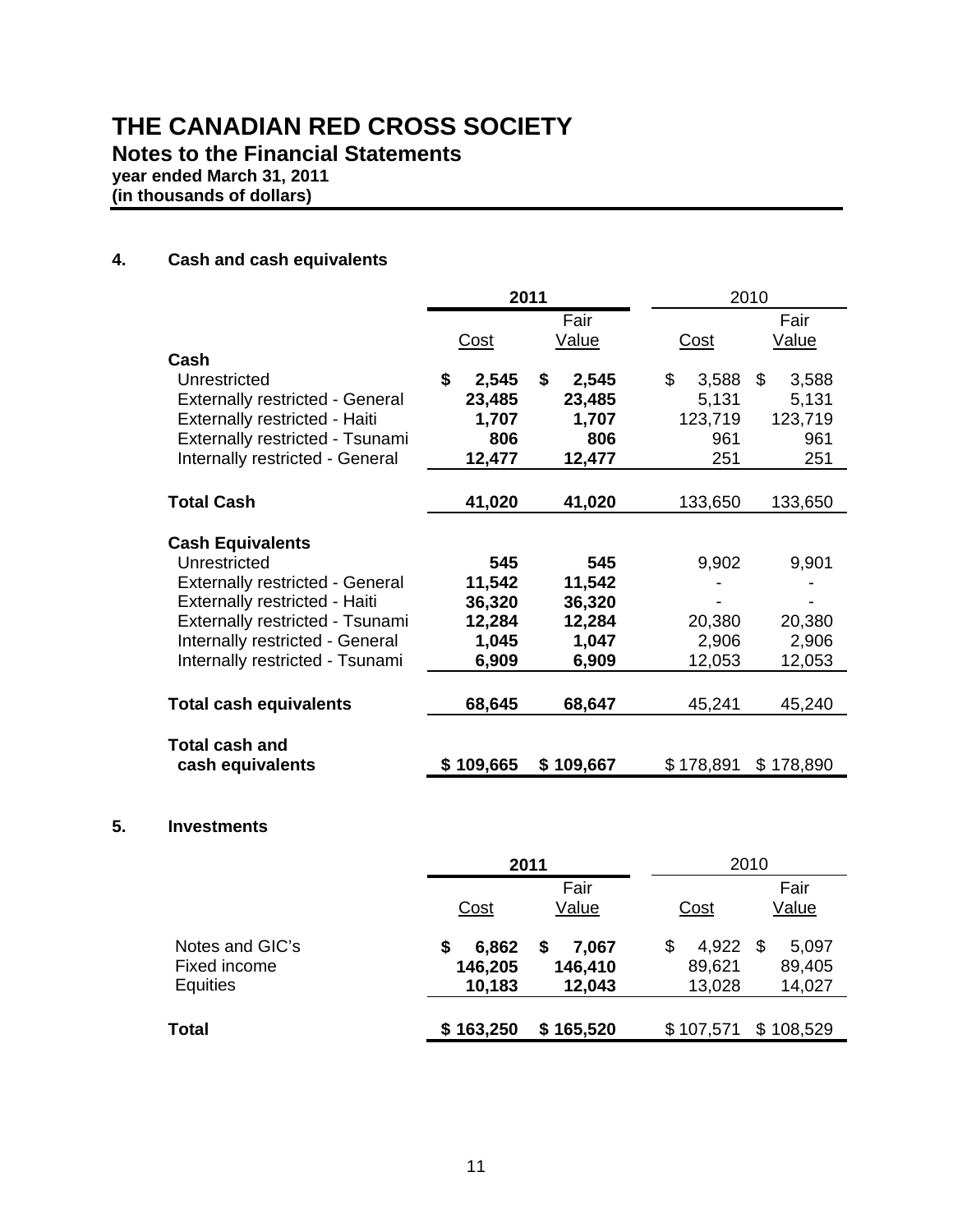#### **5. Investments (Continued)**

The fair values of long-term investments are based on quoted market prices.

 Fixed income investments are comprised of Government of Canada and corporate bonds with maturity dates from 2012 to 2015, earning interest from 0.50% to 10.35%.

Long-term investments are externally and internally restricted as follows:

|                                                                                                                                                                                         | 2011                                       | 2010                                       |
|-----------------------------------------------------------------------------------------------------------------------------------------------------------------------------------------|--------------------------------------------|--------------------------------------------|
| <b>Externally Restricted - General</b><br>Externally Restricted - Tsunami<br><b>Externally Restricted - Haiti</b><br>Internally Restricted - General<br>Internally Restricted - Tsunami | \$<br>46,203<br>66,427<br>34,008<br>18,882 | \$<br>43,949<br>11,657<br>40,374<br>12,549 |
|                                                                                                                                                                                         | 165,520                                    | 108,529                                    |
| Gross Investment income earned is reported as follows:                                                                                                                                  | 2011                                       | 2010                                       |
| Investment income - General<br>Investment income - Tsunami                                                                                                                              | \$<br>4,170<br>1,242                       | \$<br>2,867<br>1,931                       |
| Total investment income earned                                                                                                                                                          | 5,412                                      | 4,798                                      |

\$3,228 (2010 - \$NIL) in Haiti investment income is externally restricted and allocated to Haiti deferred revenue.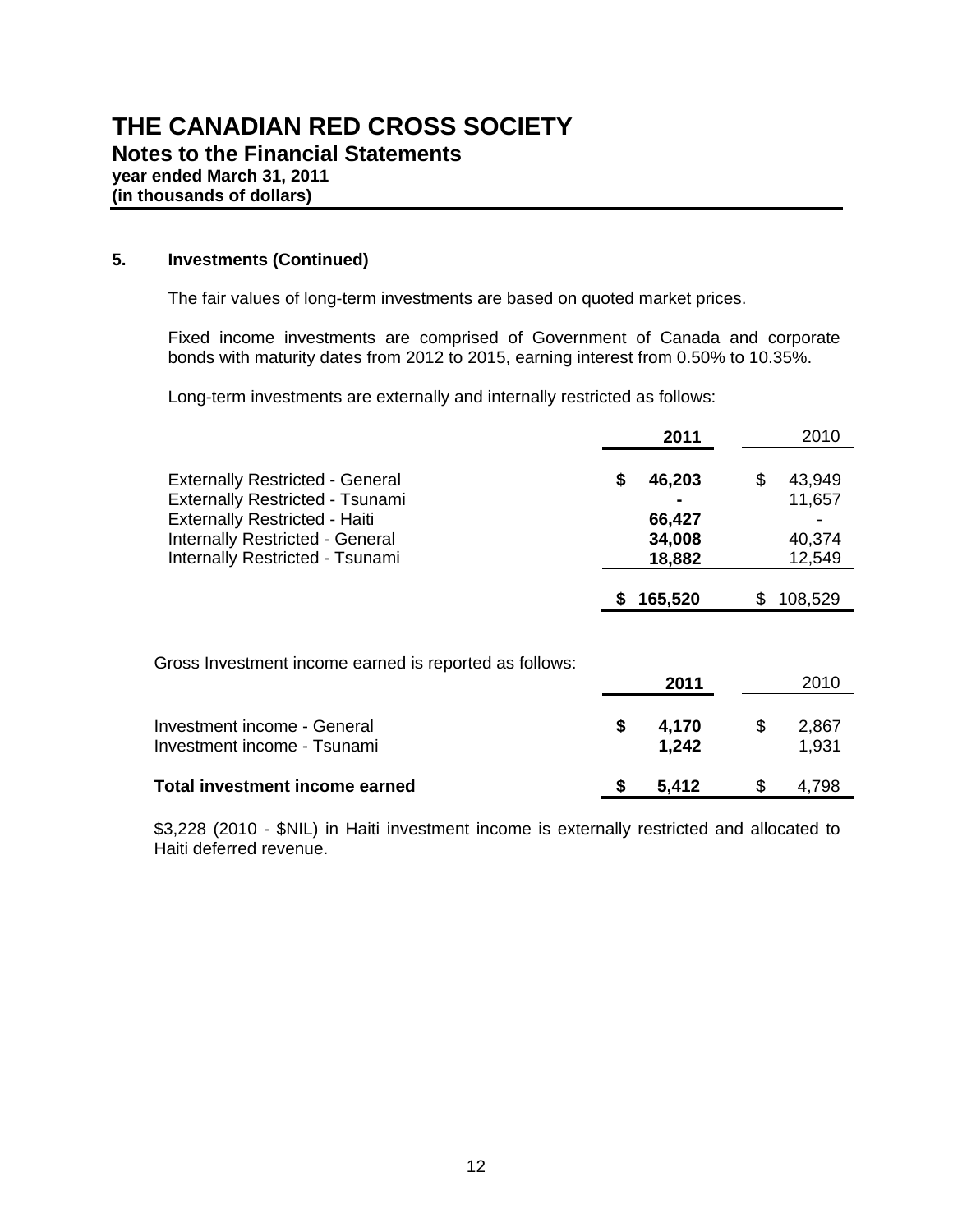**Notes to the Financial Statements**

**year ended March 31, 2011**

**(in thousands of dollars)**

### **6. Capital Assets**

|                                                | Cost                  | 2011<br>Accumulated<br>Amortization | Net Book<br>Value     | 2010<br>Net Book<br>Value |
|------------------------------------------------|-----------------------|-------------------------------------|-----------------------|---------------------------|
| Land<br><b>Buildings</b><br>Furniture, office, | \$<br>8,870<br>55,062 | \$<br>23,467                        | \$<br>8,870<br>31,595 | \$<br>8,759<br>31,870     |
| healthcare equipment<br>Vehicles               | 14,308<br>10,364      | 11,146<br>7,255                     | 3,162<br>3,109        | 3,375<br>2,795            |
| Computer hardware<br>and software              | 3,402                 | 2,950                               | 452                   | 992                       |
|                                                | \$<br>92,006          | 44,818                              | \$<br>47,188          | \$<br>47,791              |

#### **7. Deferred Revenue**

 Deferred revenue is comprised of amounts restricted for the funding of expenses to be incurred in the future. The movement of the deferred revenue is as follows:

|                                                         | 2011         |             |              |               |  |  |
|---------------------------------------------------------|--------------|-------------|--------------|---------------|--|--|
|                                                         | General      | Haiti       | Tsunami      | Total         |  |  |
| Opening balance                                         | \$<br>51,187 | \$123,719   | 29,326<br>\$ | 204,232<br>\$ |  |  |
| Donations and grants<br>received<br>Interest earned and | 144,937      | 54,778      |              | 199,715       |  |  |
| deferred                                                |              | 3,228       |              | 3,228         |  |  |
| Recognized as revenue                                   | (116,351)    | (86,852)    | (16,526)     | (219,729)     |  |  |
| Closing balance                                         | 79,773       | 94,873      | 12,800       | 187,446       |  |  |
| Less long-term portion                                  |              | (55,474)    |              | (55,474)      |  |  |
| Short-term portion                                      | 79,773<br>\$ | 39,399<br>S | 12,800<br>S  | 131,972<br>S  |  |  |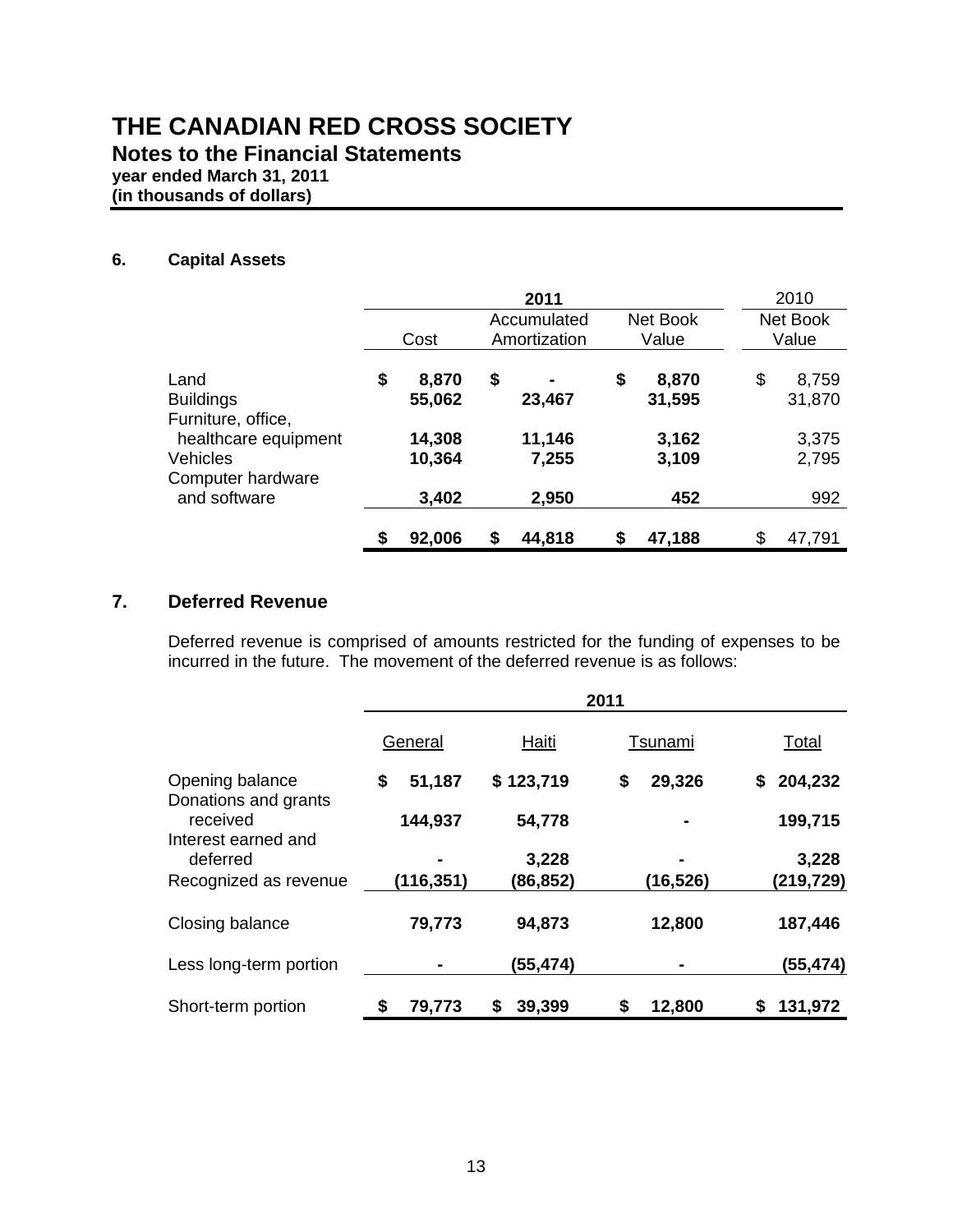## **THE CANADIAN RED CROSS SOCIETY Notes to the Financial Statements year ended March 31, 2011**

**(in thousands of dollars)**

#### **7. Deferred Revenue (Continued)**

|                                         | 2010         |              |             |               |  |  |  |
|-----------------------------------------|--------------|--------------|-------------|---------------|--|--|--|
|                                         | General      | <b>Haiti</b> | Tsunami     | Total         |  |  |  |
| Opening balance<br>Donations and grants | 65,749<br>\$ | \$           | \$60,961    | 126,710<br>\$ |  |  |  |
| received                                | 99,683       | 146,463      |             | 246,146       |  |  |  |
| Recognized as revenue                   | (114,245)    | (22, 744)    | (31,635)    | (168,624)     |  |  |  |
| Closing balance                         | 51,187       | 123,719      | 29,326      | 204,232       |  |  |  |
| Less long-term portion                  |              | (42,328)     | (11,657)    | (53,985)      |  |  |  |
| Short-term portion                      | 51,187<br>\$ | 81,391<br>\$ | S<br>17,669 | 150,247       |  |  |  |

 The amounts recognized above as revenue in respect of Tsunami and Haiti are included as part of the international programming revenue in the detailed statement of operations in Schedule A.

#### **8. Deferred Contributions Related to Capital Assets**

Deferred contributions related to capital assets represent the unamortized amount of donations and grants received and used for the purchase of capital assets. The changes in the deferred contributions balance for the year are as follows:

|                                                                                                           | 2011             | 2010             |
|-----------------------------------------------------------------------------------------------------------|------------------|------------------|
| Balance, beginning of year                                                                                | \$10,582         | 12,843           |
| Cash contributions received and used<br>during the year<br>Amortization of deferred capital contributions | 2,392<br>(2,943) | 2,088<br>(4,349) |
| Balance, end of year                                                                                      | 10,031           | 10,582           |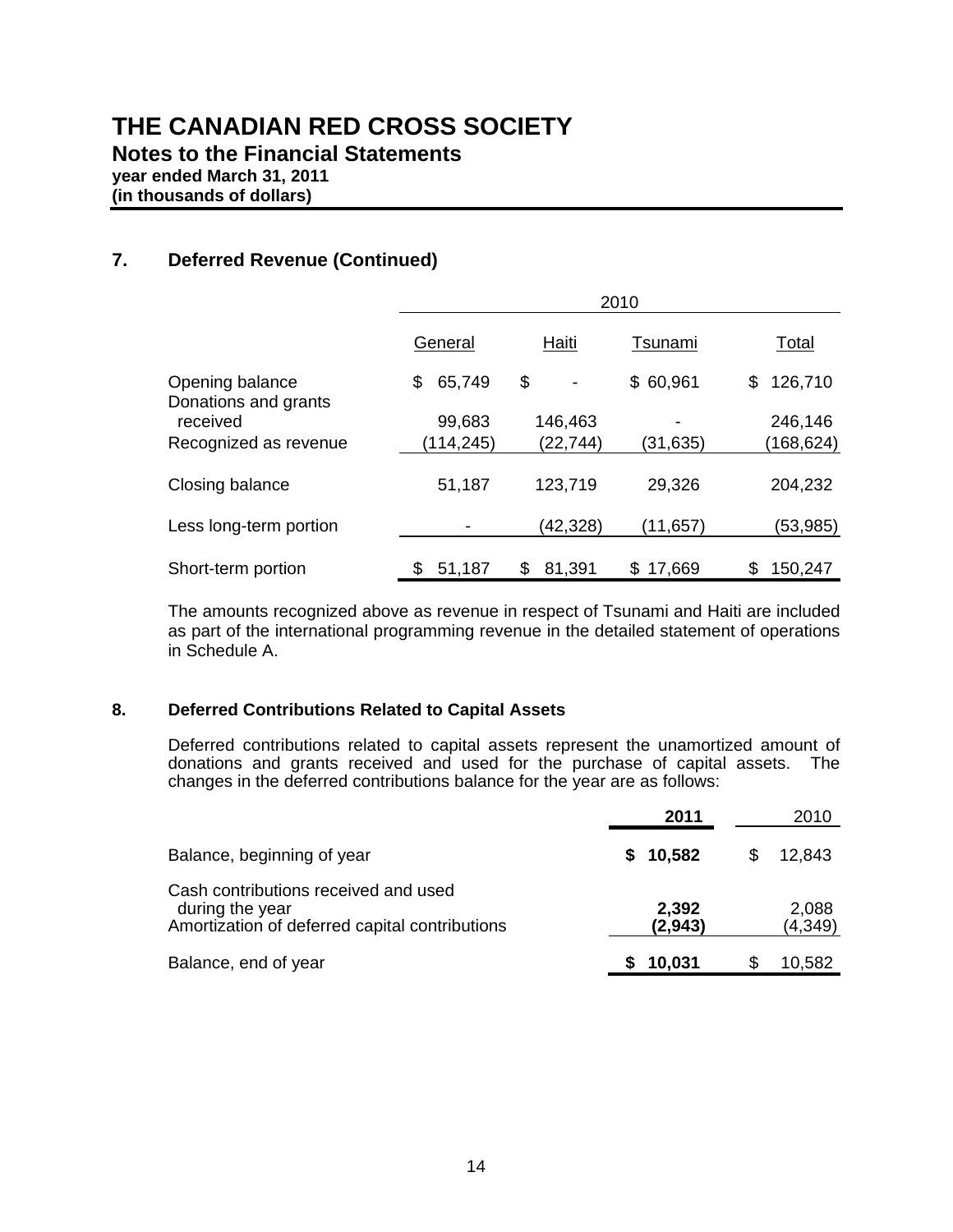#### **9. Employee Future Benefits**

The Society has a defined contribution and a defined benefit pension plan. The Society's contribution to its employees' defined contribution pension plan was \$2,601 (2010 - \$2,154).

The Society discontinued the defined benefit option of its pension plan on September 30, 1998. Members were given the option to convert their entitlements to a defined contribution basis or to have an annuity purchased on their behalf. Certain members' elections with respect to the conversion of past service benefits accrued to the date of discontinuation have not been finalized; therefore, no annuities have been purchased. The Society remains responsible for the frozen benefits accrued under the defined benefit option of the Plan up to September 30, 1998.

The Society also sponsors life and health care benefits for its retired employees (Other Benefit Plans). These benefits are not funded.

The last actuarial valuations for all the Society's plans were performed in March 2010 and the next valuations must be performed by March 2013.

The information about the employee benefit plans is presented in the tables below:

|                                                                 | <b>Pension Defined Benefit</b><br>Plan |                     | <b>Other Benefit</b><br>Plans |               |  |  |  |  |
|-----------------------------------------------------------------|----------------------------------------|---------------------|-------------------------------|---------------|--|--|--|--|
|                                                                 | 2011                                   | 2010                | 2011                          | 2010          |  |  |  |  |
| Fair value of plan assets<br>Accrued benefit obligation         | 12,718<br>S.<br>(4,841)                | \$12,463<br>(4,701) | \$<br>(10, 110)               | \$<br>(9,623) |  |  |  |  |
| Surplus (deficit)                                               | 7,877                                  | 7,762               | (10, 110)                     | (9,623)       |  |  |  |  |
| Unamortized net actuarial<br>gain<br><b>Valuation allowance</b> | (1,671)                                | (1,899)<br>(5,630)  | (6, 588)                      | (7, 217)      |  |  |  |  |
| Accrued benefit<br>asset (liability)                            | 6,206                                  | 233                 | (16, 698)<br>S.               | (16, 840)     |  |  |  |  |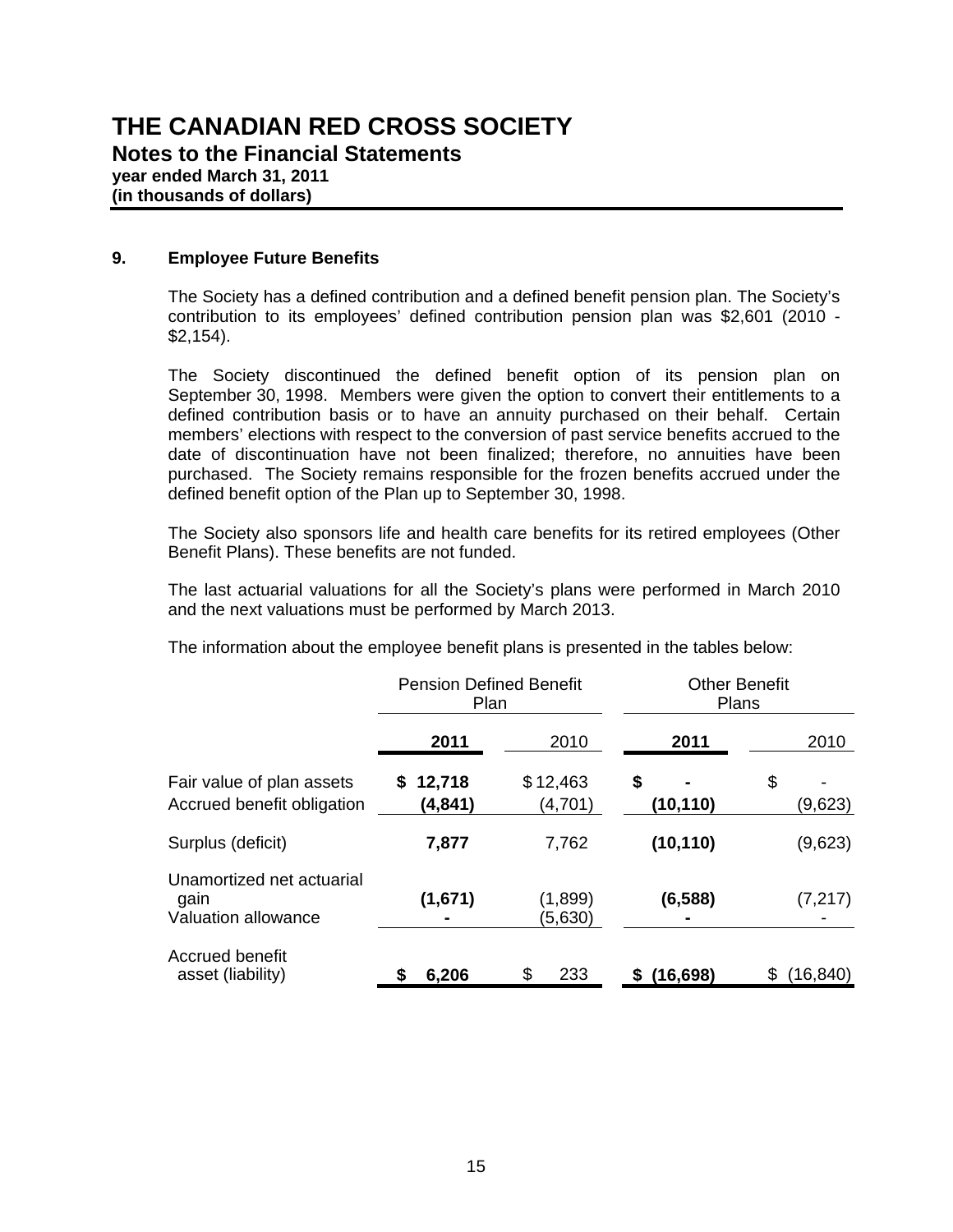## **THE CANADIAN RED CROSS SOCIETY Notes to the Financial Statements year ended March 31, 2011**

**(in thousands of dollars)**

## **9. Employee Future Benefits (Continued)**

Elements of costs recognized in the year:

|                                                                                                                                                                                                                                                                                  | <b>Pension Defined Benefit</b><br>Plan |    | <b>Other Benefit</b><br>Plans |    |            |    |            |  |
|----------------------------------------------------------------------------------------------------------------------------------------------------------------------------------------------------------------------------------------------------------------------------------|----------------------------------------|----|-------------------------------|----|------------|----|------------|--|
|                                                                                                                                                                                                                                                                                  | 2011                                   |    | 2010                          |    | 2011       |    | 2010       |  |
| Current service cost<br>(employer)<br>Interest cost<br>Expected return on<br>plan assets<br>Amortization of<br>transitional asset<br>Amortization of net<br>actuarial gain<br>Amortization of past<br>service cost<br>Increase (decrease) in<br>valuation allowance <sup>1</sup> | \$<br>57<br>261                        | \$ | 77<br>345                     | \$ | 480<br>532 | \$ | 350<br>657 |  |
|                                                                                                                                                                                                                                                                                  | (614)                                  |    | (573)                         |    |            |    |            |  |
|                                                                                                                                                                                                                                                                                  | (31)                                   |    | (31)                          |    |            |    |            |  |
|                                                                                                                                                                                                                                                                                  | (16)                                   |    | (13)                          |    | (491)      |    | (473)      |  |
|                                                                                                                                                                                                                                                                                  |                                        |    |                               |    | (185)      |    | (185)      |  |
|                                                                                                                                                                                                                                                                                  | (5,630)                                |    | 241                           |    |            |    |            |  |
|                                                                                                                                                                                                                                                                                  | \$<br>(5, 973)                         | \$ | 46                            | \$ | 336        | \$ | 349        |  |

Plan assets are held by Manulife. Based on the fair value of the plan assets at March 31, 2011, the assets of the Plan were composed of 31% in equity, 67% in fixed income, and 2% in short-term securities and cash (2010 - 33% in equity, 65% in fixed income, and 2% in short-term securities and cash).

**1** The current year decrease in the valuation allowance of \$5,630 is the impact of the Kerry decision in the Supreme Court of Canada which has been taken into account in the March 31, 2011 financial statements, with the end result that the limit on the accrued benefit asset is removed and the amount of previous year's valuation allowance recognized as income for the year ending March 31, 2011. The Kerry decision and the resulting accounting reversal of the valuation allowance reflect a pension holiday option that the Society has at its disposition.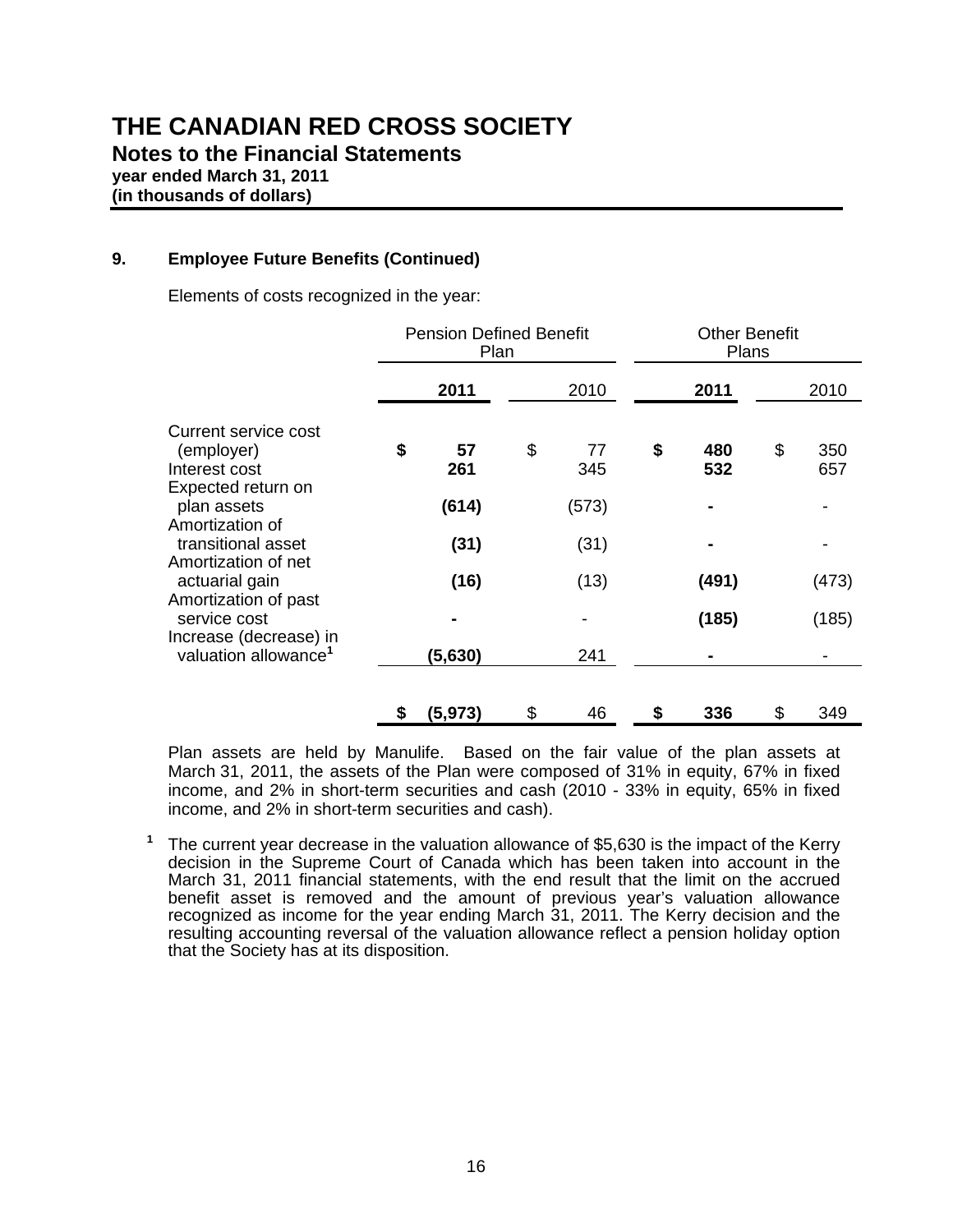#### **9. Employee Future Benefits (Continued)**

The significant actuarial assumptions adopted in measuring the Society's accrued benefit obligations are as follows:

|                                         | <b>Pension Defined Benefit</b><br>Plan |       | <b>Other Benefit</b><br>Plans |       |  |  |  |
|-----------------------------------------|----------------------------------------|-------|-------------------------------|-------|--|--|--|
|                                         | 2011                                   | 2010  | 2011                          | 2010  |  |  |  |
| Discount rate for                       |                                        |       |                               |       |  |  |  |
| obligations                             | 5.00%                                  | 5.75% | 6.00%                         | 6.25% |  |  |  |
| Discount rate for<br>expense            | 5.75%                                  | 8.50% | 6.25%                         | 9.00% |  |  |  |
| Expected long-term<br>rate of return on |                                        |       |                               |       |  |  |  |
| plan assets                             | 5.00%                                  | 5.00% |                               |       |  |  |  |
| Rate of compensation                    |                                        |       |                               |       |  |  |  |
| increase                                | 3.00%                                  | 3.00% | 3.00%                         | 3.00% |  |  |  |
| Post-retirement                         |                                        |       |                               |       |  |  |  |
| indexation                              | 2.19%                                  | 2.19% |                               |       |  |  |  |
| Pre-retirement                          |                                        |       |                               |       |  |  |  |
| indexation                              | 2.19%                                  | 2.19% |                               |       |  |  |  |

Other information about the Society's benefit plans is as follows:

|                                                             | <b>Pension Defined Benefit</b><br>Plan |    |           | <b>Other Benefit</b><br>Plans |            |      |            |  |
|-------------------------------------------------------------|----------------------------------------|----|-----------|-------------------------------|------------|------|------------|--|
|                                                             | 2011                                   |    | 2010      |                               | 2011       | 2010 |            |  |
| Employees and<br>employer<br>contributions<br>Benefits paid | \$<br>57<br>307                        | \$ | 77<br>155 | \$                            | 478<br>478 | \$   | 554<br>554 |  |

For measurement purposes of the Other Benefit Plans, a 4.5% (2010 - 4.5%) annual rate of increase in the per capita cost of covered hospital benefits was assumed. The per capita cost of drugs was assumed to increase by 9.0% (2010 - 9.0%) and was assumed to decrease linearly to 4.5% over 19 years and remain at 4.5% thereafter. The per capita cost of dental and other benefits was assumed to increase at 4.5% per annum.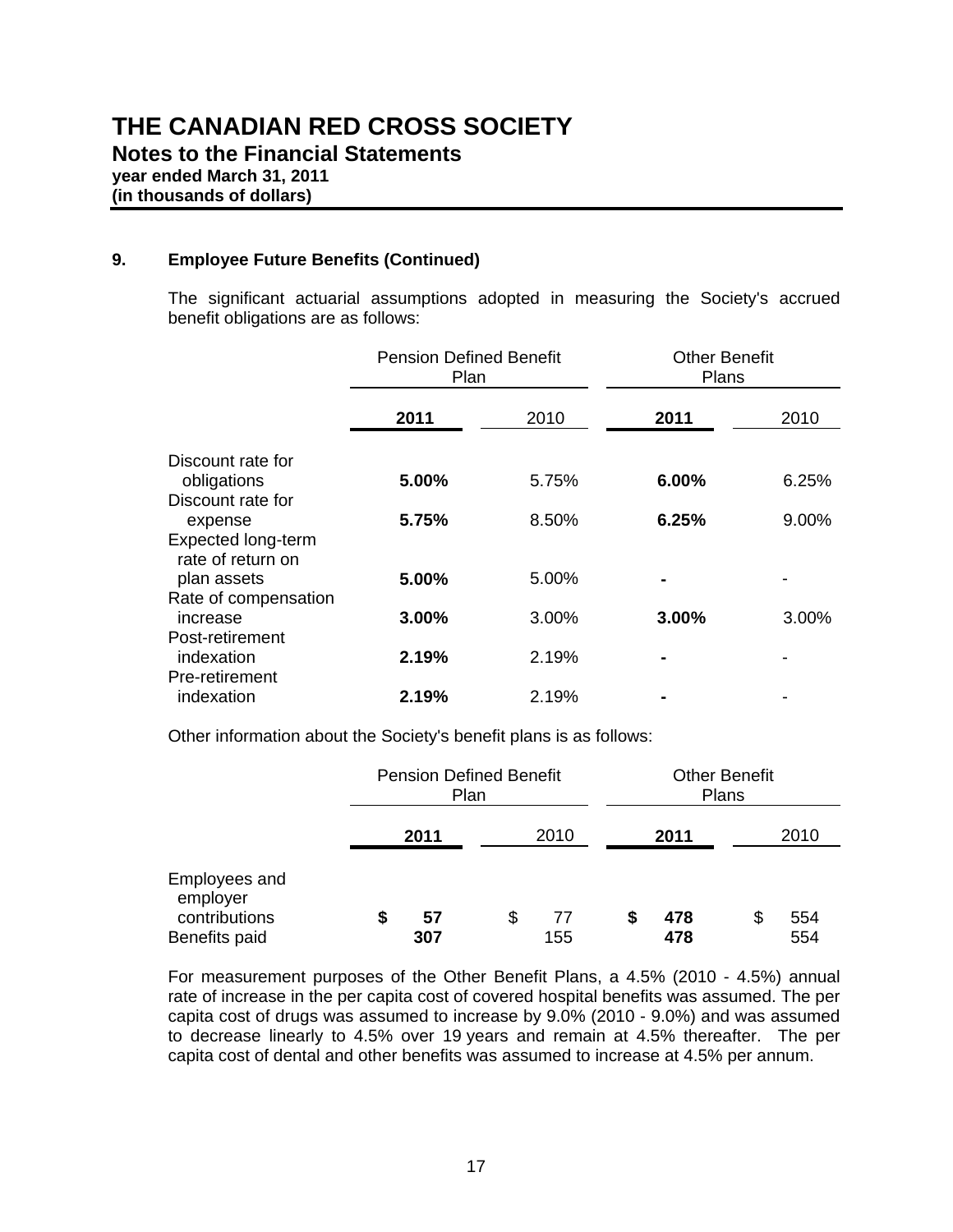## **THE CANADIAN RED CROSS SOCIETY Notes to the Financial Statements year ended March 31, 2011 (in thousands of dollars)**

#### **10. Fundraising Revenue and Expenses**

Fundraising revenue and expenses are as follows:

|                                                                                                                        |    | 2011                               | 2010                                    |
|------------------------------------------------------------------------------------------------------------------------|----|------------------------------------|-----------------------------------------|
| Revenue<br><b>Bequests</b><br>Direct marketing<br>Lotteries and gaming<br>Special events and other fundraising         | \$ | 5,449<br>18,809<br>6,055<br>10,101 | \$<br>6,056<br>16,568<br>6,390<br>9,825 |
| Total fundraising revenue                                                                                              |    | 40,414                             | 38,839                                  |
| Direct expenses<br><b>Bequests</b><br>Direct marketing<br>Lotteries and gaming<br>Special events and other fundraising |    | 973<br>12,598<br>4,116<br>8,426    | 941<br>10,139<br>4,241<br>7,649         |
| Total fundraising expenses                                                                                             |    | 26,113                             | 22,970                                  |
| Net fundraising revenues                                                                                               | S  | 14,301                             | \$<br>15,869                            |
| Lotteries and gaming expenses are as follows:                                                                          |    |                                    |                                         |
|                                                                                                                        |    | 2011                               | 2010                                    |
| Expenses:<br><b>Prizes</b><br>Marketing and other                                                                      | \$ | 1,915<br>2,201                     | \$<br>1,952<br>2,289                    |
|                                                                                                                        | \$ | 4,116                              | \$<br>4,241                             |

 In addition to the net fundraising revenues of \$14,301 (2010 - \$15,869), the Society received restricted donations accounted for as deferred revenue of \$60,932 (2010 - \$142,593) for total fundraising of \$75,233 (2010 - \$158,462) raised during the year.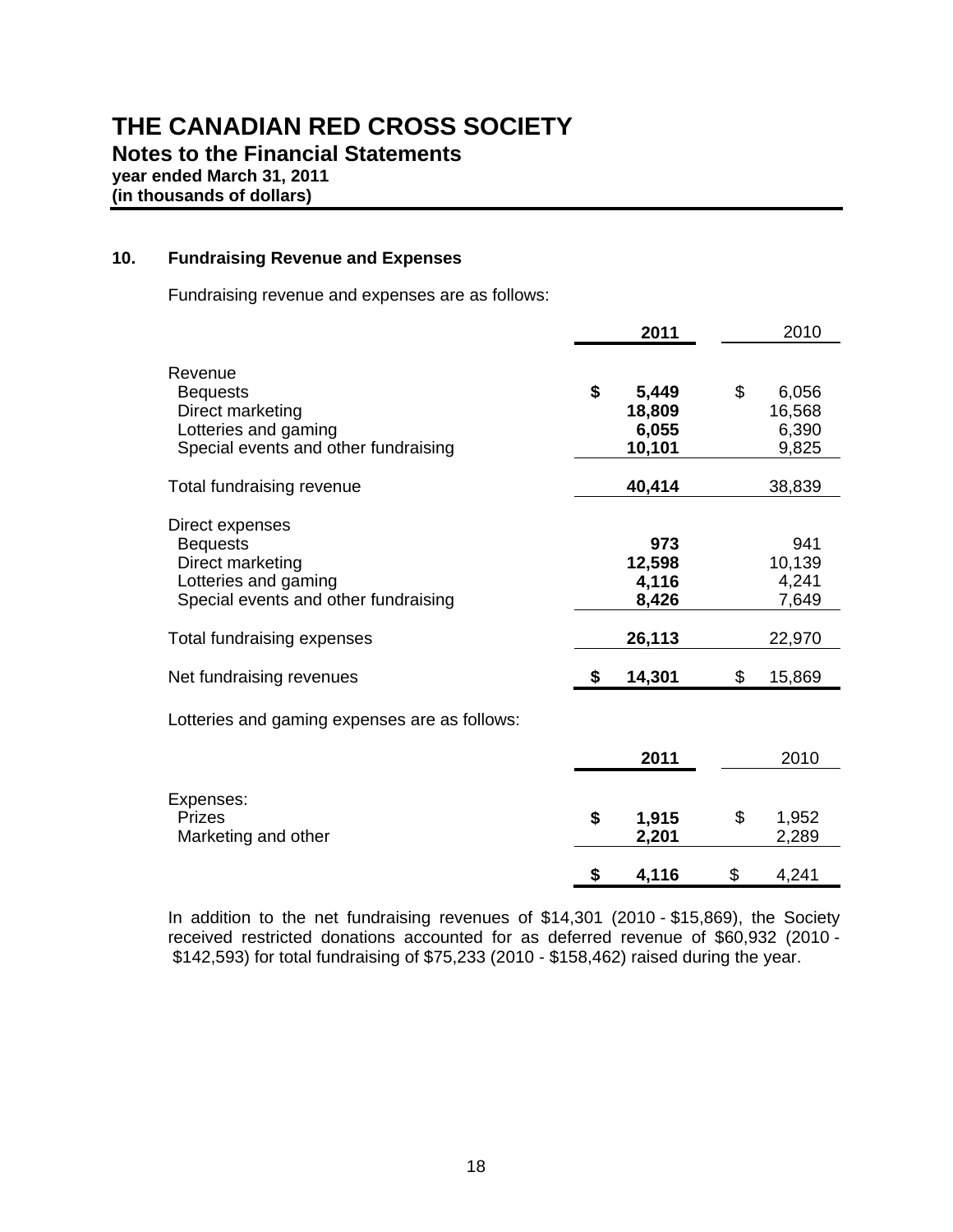#### **11. Allocation of Expense**

Facilities are the only expense of which part is allocated directly to the program. During the year, total facilities expenses of \$3,205 (2010 - \$2,788) were allocated as follows: \$327 (2010 - \$236) was allocated to Injury Prevention, \$1,451 (2010 - \$1,290) was allocated to the Healthcare Equipment Loan Program, \$781 (2010 - \$585) was allocated to Community Initiatives, and \$646 (2010 - \$677) was allocated to Community Health Services.

#### **12. Internally Restricted Funds**

The General internally restricted funds of \$47,531 is comprised of:

- A cumulative gain on disposals of capital assets of \$4,000 which has been internally restricted for future capital asset acquisitions.
- A cumulative amount of \$43,531 which has been reserved in previous years to ensure the capability of operations in the event of unexpected events.

During the year, the Tsunami interest in the amount of \$1,191 was appropriated to the internally restricted funds for a cumulative amount of \$25,792.

#### **13. Financial Instruments**

#### *Fair values*

The carrying values of cash and cash equivalents, accounts receivable, accounts payable and accrued liabilities approximate their fair value due to the relatively short periods to maturity of the instruments.

Refer to Note 5 for fair values related to the Society's other financial instruments.

#### *Investment risk*

The Society has approved a Statement of Investment Policies and Procedures that provides the guidelines for managing investments of the Society. Through this approach, investments are strategically distributed on a long-term basis, among several classes of assets to reduce the risk of investment volatility. Concentration of risk exists when a significant proportion of the portfolio is invested in securities with similar characteristics or subject to similar economic, political or other conditions. Management believes that the concentration of risk is not unusual.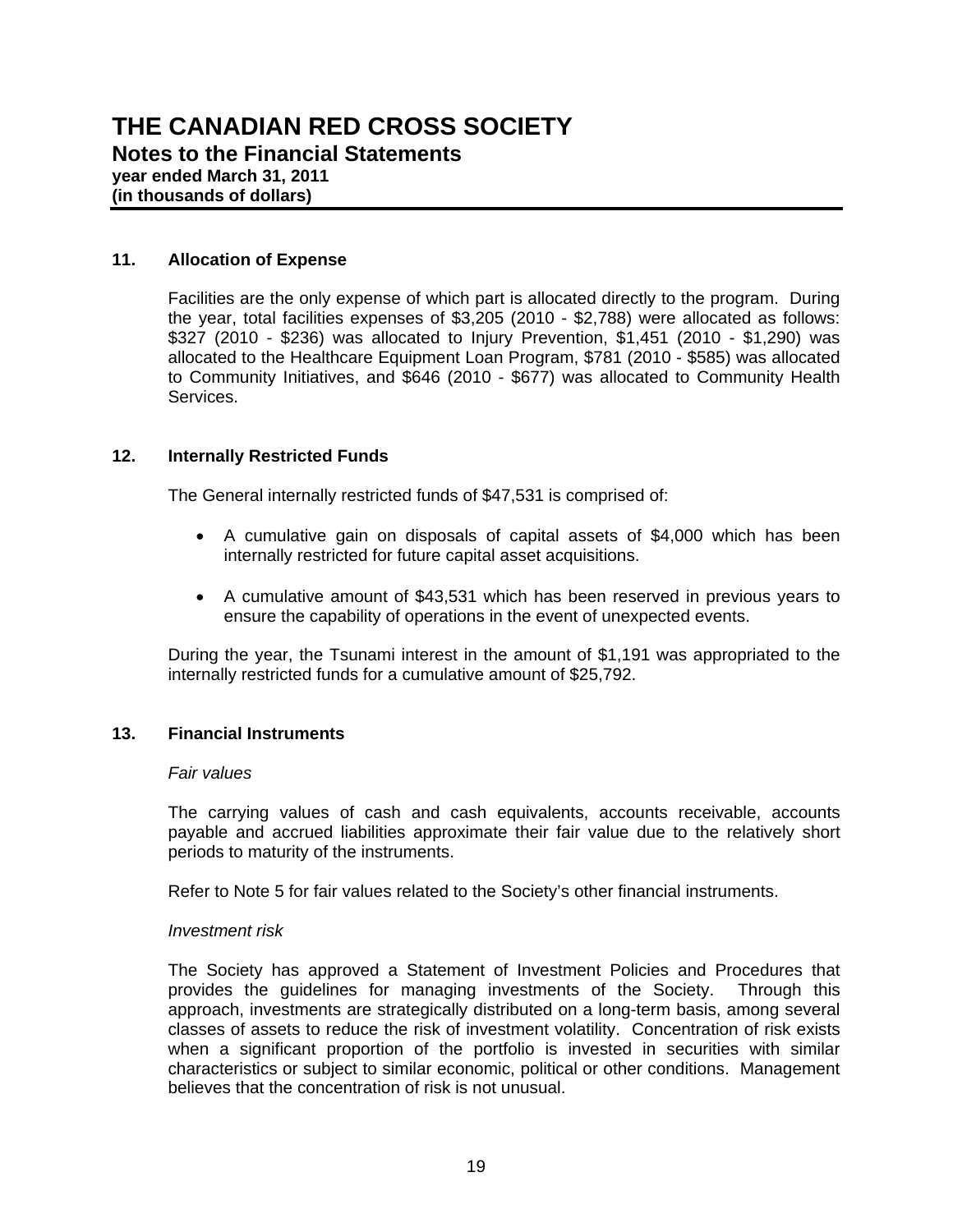#### **13. Financial Instruments (Continued)**

#### *Foreign exchange risk*

The Society operates internationally, giving rise to exposure to market risks from changes in interest rates and foreign exchange rates. Foreign exchange risk is not material.

#### *Credit risk*

Credit risk arises from the potential that one party to a financial instrument will fail to discharge an obligation and cause the other party to incur a financial loss. The Society's accounts receivable represents credit provided for the Society's programs. The Society extends credit to its authorized providers and funding agencies. The Society's Community Health Programs represent over 80% of the total accounts receivable. The credit is provided mainly to provincial governments and, accordingly, presents minimal credit risk to the Society.

The maximum credit exposure of the Society is represented by the fair value of the investments and amounts receivable as presented in the Statement of Financial Position.

#### *Interest rate risk*

Interest rate risk refers to adverse consequences of interest rate changes on the Society's cash flows, financial position, investment income and interest expense. The Society's fixed income investments are exposed to interest rate changes. The impact of adverse changes in rates is not considered material.

#### **14. Commitments**

The Society has entered into various operating leases for buildings and equipment. The minimum annual lease payments for the next five fiscal years are as follows:

| 2012<br>S | 1,925 |
|-----------|-------|
| 2013      | 1,675 |
| 2014      | 1,518 |
| 2015      | 1,379 |
| 2016      | 1,354 |

The Society has also committed a total amount of \$13,829 under signed contracts where the services have yet to be delivered. Out of this committed amount, all are expected to be extinguished during the upcoming year.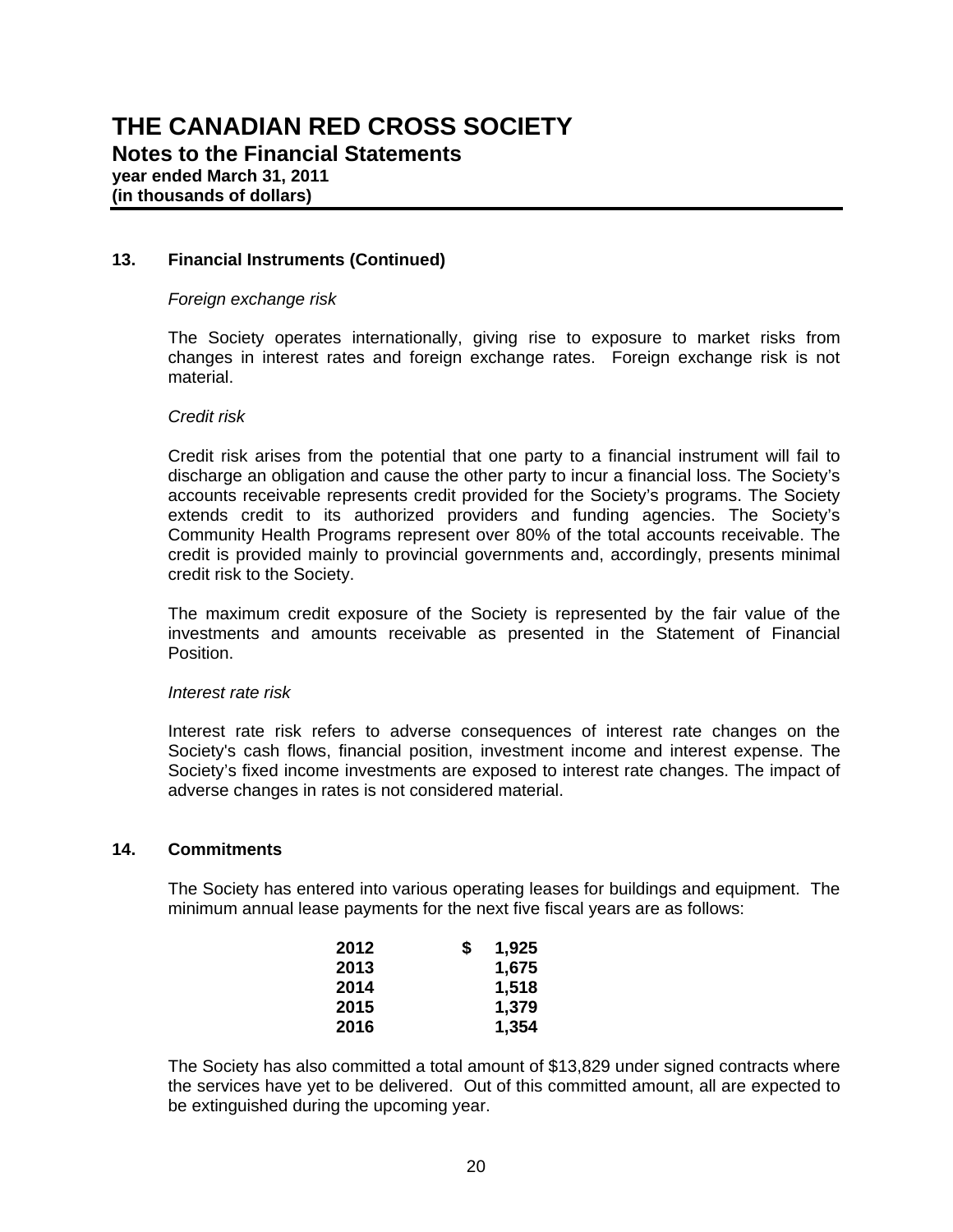#### **15. Related Entity**

The Red Cross International Aid Trust Fund of Canada (the "Trust") administered by the Society has not been consolidated in these financial statements. The Trust was created on July 6, 2000 to hold funds received from the Canadian International Development Agency (CIDA) until their disbursement to international relief projects.

The Society received funds for one (2010 - two) projects in the year where revenues and expenses of \$581 (2010 - \$2,631) were incurred. At year-end, the Trust owes the Society \$56 (2010 - \$248); this amount is included in accounts receivable.

The Trust's year-end is December 31, 2010. During 2010, it had revenues of \$581 (2009 - \$2,981) and expenses of \$581 (2009 - \$2,981). At December 31, 2010, the Trust had assets of \$180 (2009 - \$757) and liabilities of \$180 (2009 - \$757).

#### **16. Guarantees**

The Society received contributions from CIDA and other funding agencies that are subject to restrictions as to the use of the funds. The Society's accounting records, as well as those of member institutions subcontracted to execute the projects, are subject to audit by CIDA and other funding agencies to identify instances, if any, in which the amounts charged to projects have not complied with the agreed terms and conditions, and which, therefore, would be refundable to the funding agency. Adjustments to the financial statements as a result of these audits will be recorded in the period in which they become known.

In the normal course of operations, the Society provides indemnification agreements with various counterparties in transactions such as service agreements, software licenses, leases, and purchases of goods. Under these agreements, the Society agrees to indemnify the counterparty against loss or liability arising from the acts or omissions of the Society in relation to the agreement. The nature of the indemnification agreements prevents the Society from making a reasonable estimate of the maximum potential amount that the Society would be required to pay such counterparties.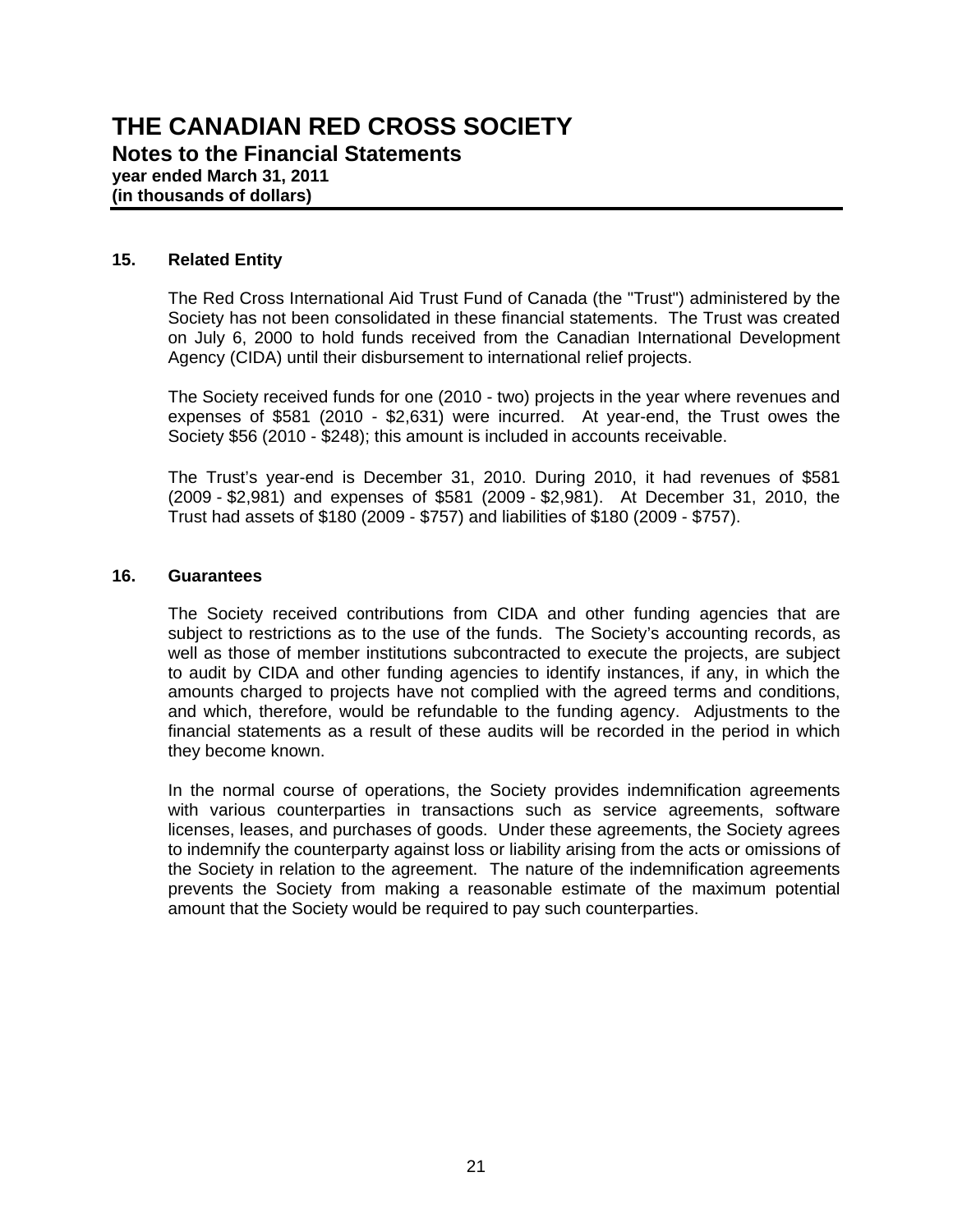**Detailed Statement of Operations**

**year ended March 31, 2011**

**(in thousands of dollars)**

|                                                   |                 | 2011            | 2010             |                          |                |                          |  |  |
|---------------------------------------------------|-----------------|-----------------|------------------|--------------------------|----------------|--------------------------|--|--|
|                                                   | Revenue         | <b>Expenses</b> | <b>Net</b>       | Revenue                  | Expenses       | <u>Net</u>               |  |  |
| <b>Organizational Capacity</b>                    |                 |                 |                  |                          |                |                          |  |  |
| Fundraising General (Note 10)                     | \$<br>40,414    | \$<br>26,113    | \$<br>14,301     | \$<br>38,839             | \$<br>22,970   | \$<br>15,869             |  |  |
| Other income and expenses:                        |                 |                 |                  |                          |                |                          |  |  |
| Development projects                              | 7               | 833             | (826)            | 662                      | 1,473          | (811)                    |  |  |
| Gain on disposals of                              |                 |                 |                  |                          |                |                          |  |  |
| capital assets                                    | 780             |                 | 780              | 7,328                    |                | 7,328                    |  |  |
| Investment income - General (Note 5)              | 4,170<br>1,242  | 399<br>51       | 3,771<br>1,191   | 2,867                    | 1,237<br>90    | 1,630<br>1,841           |  |  |
| Investment income - Tsunami (Note 5)<br>Other     |                 | 115             | (115)            | 1,931                    | 1              | (1)                      |  |  |
| Total other income and expenses                   | 6,199           | 1,398           | 4,801            | 12,788                   | 2,801          | 9,987                    |  |  |
| <b>Total - Organizational Capacity</b>            | 46,613          | 27,511          | 19,102           | 51,627                   | 25,771         | 25,856                   |  |  |
| <b>Core Programs</b>                              |                 |                 |                  |                          |                |                          |  |  |
| International:                                    |                 |                 |                  |                          |                |                          |  |  |
| Programming                                       | 168,485         | 163,364         | 5,121            | 124,165                  | 121,085        | 3,080                    |  |  |
| Humanitarian Issues Program                       | 853             | 1,706           | (853)            | 854                      | 1,413          | (559)                    |  |  |
| Other                                             | 2,232           | 2,762           | (530)            | 918                      | 1,689          | (771)                    |  |  |
| <b>Total International</b>                        | 171,570         | 167,832         | 3,738            | 125,937                  | 124,187        | 1,750                    |  |  |
| Disaster Management                               | 7,932           | 10.880          | (2,948)          | 6,950                    | 9,483          | (2,533)                  |  |  |
|                                                   |                 |                 |                  |                          |                |                          |  |  |
| Health and Injury Prevention:                     |                 |                 |                  |                          |                |                          |  |  |
| <b>Water Safety</b><br><b>First Aid</b>           | 3,096           | 2,791           | 305              | 2,974                    | 2,616          | 358                      |  |  |
| Respect Ed                                        | 13,753<br>2,193 | 9,714<br>3,207  | 4,039            | 12,478<br>2,221          | 8,586<br>2,957 | 3,892<br>(736)           |  |  |
| Community Initiatives and Other Health            | 21,679          | 20,507          | (1,014)<br>1,172 | 20,276                   | 18,805         | 1,471                    |  |  |
| Healthcare Equipment Loan                         | 13,959          | 12,432          | 1,527            | 12,029                   | 10,518         | 1,511                    |  |  |
| Personal Support                                  | 131,329         | 126,126         | 5,203            | 123,227                  | 118,853        | 4,374                    |  |  |
|                                                   |                 |                 |                  |                          |                |                          |  |  |
| Total - Health and Injury<br>Prevention           | 186,009         | 174,777         | 11,232           | 173,205                  | 162,335        | 10,870                   |  |  |
|                                                   |                 |                 |                  |                          |                |                          |  |  |
| Program Management                                | 1               | 2,907           | (2,906)          |                          | 2,624          | (2,624)                  |  |  |
| Volunteer resources                               | 19              | 1,054           | (1,035)          | 79                       | 1,591          | (1, 512)                 |  |  |
| Total - Program Management and                    |                 |                 |                  |                          |                |                          |  |  |
| <b>Volunteer Resources</b>                        | 20              | 3,961           | (3,941)          | 79                       | 4,215          | (4, 136)                 |  |  |
| <b>Total - Core Programs</b>                      | 365,531         | 357,450         | 8,081            | 306,171                  | 300,220        | 5,951                    |  |  |
| <b>Support Services</b>                           |                 |                 |                  |                          |                |                          |  |  |
| Amortization of capital assets                    | 2,943           | 5,584           | (2,641)          | 4,349                    | 5,705          | (1, 356)                 |  |  |
| Rental and facilities                             | 3,270           | 6,666           | (3, 396)         | 2,774                    | 6,526          | (3, 752)                 |  |  |
| Corporate obligations and                         |                 |                 |                  |                          |                |                          |  |  |
| support services                                  | 1,967           | 24,476          | (22, 509)        | 1,848                    | 23,662         | (21, 814)                |  |  |
| Reduction in pension valuation allowance (Note 9) | ۰               | (5,630)         | 5,630            | $\overline{\phantom{a}}$ | ÷,             | ۰                        |  |  |
| <b>Total - Support Services</b>                   | 8,180           | 31,096          | (22, 916)        | 8,971                    | 35,893         | (26, 922)                |  |  |
| <b>Disaster Appeals</b>                           |                 |                 |                  |                          |                |                          |  |  |
| Domestic                                          | 2,310           | 2,310           |                  | 849                      | 849            |                          |  |  |
| International - General                           | 1,308           | 1,308           | $\blacksquare$   | 4,072                    | 4,072          |                          |  |  |
| <b>Total - Disaster Appeals</b>                   | 3,618           | 3,618           | ٠                | 4,921                    | 4,921          | $\overline{\phantom{a}}$ |  |  |
| <b>EXCESS OF REVENUE OVER EXPENSES</b>            | \$423,942       | \$419,675       | 4,267<br>\$      | \$371,690                | \$ 366,805     | \$<br>4,885              |  |  |